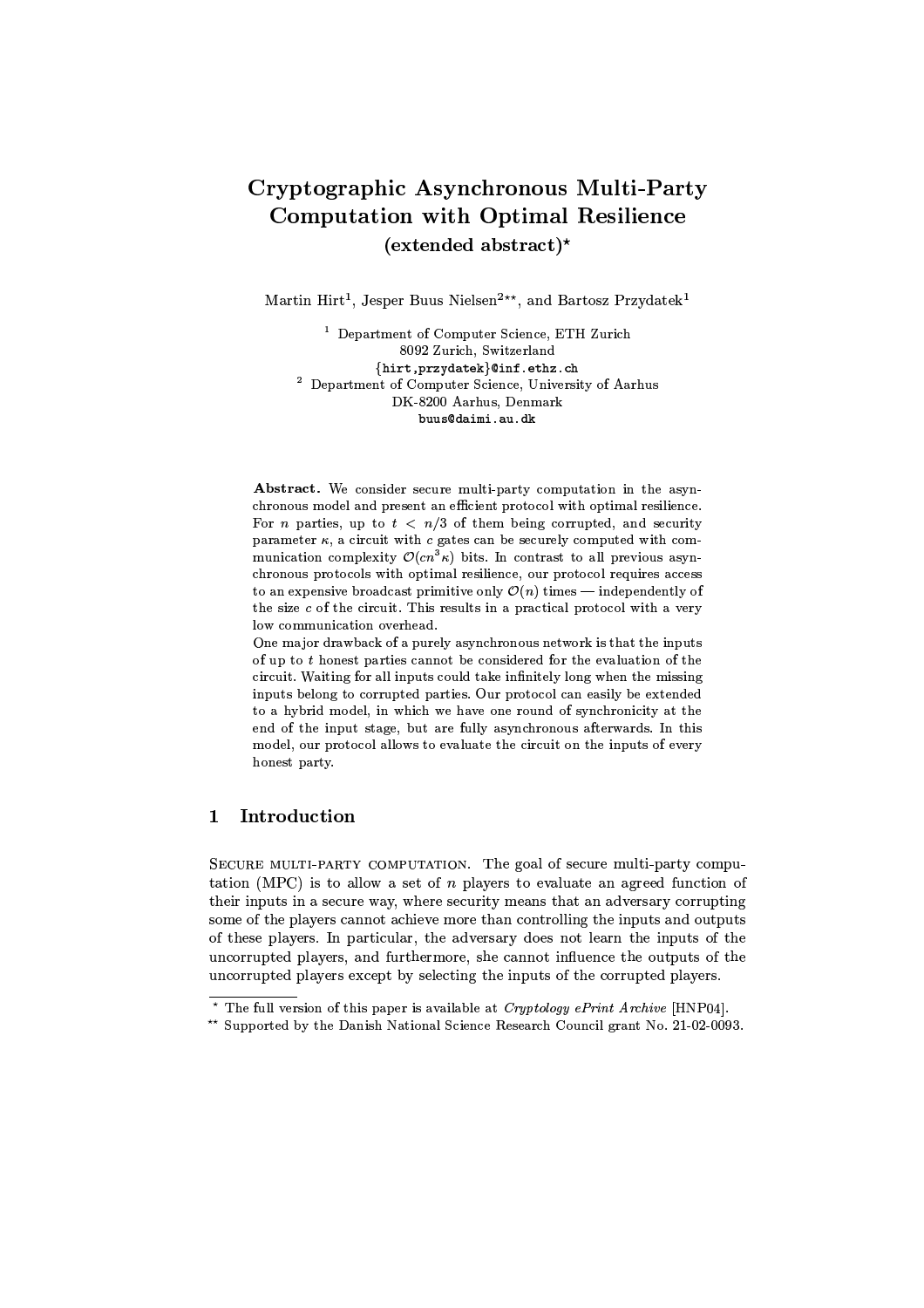We consider a static active  $t$ -adversary who can corrupt up to  $t$  of the players and take full control over them. Furthermore, we focus on *asynchronous commu*nication, i.e., the messages in the network can be delayed for an arbitrary amount of time (but eventually, all messages are delivered). As a worst-case assumption, we give the ability of controlling the delay of messages to the adversary.

Asynchronous communication models real-world networks (like the Internet) much better than synchronous communication. However, it turns out that MPC protocols for asynchronous networks are significantly more involved than their synchronous counterparts. One reason for this is that in an asynchronous network, when a player does not receive an expected message, he cannot distinguish whether the sender is corrupted and did not send the message, or the message was sent but delayed in the network. This implies also that in a fully asynchronous setting it is impossible to consider the inputs of all uncorrupted players when evaluating the function. The inputs of up to  $t$  (potentially honest) players have to be ignored, because waiting for them could turn out to be endless [Bec54].

HISTORY AND RELATED WORK. The MPC problem was first proposed by Yao [Yao82] and solved by Goldreich, Micali, and Wigderson [GMW87] for computationally bounded adversaries and by Ben-Or, Goldwasser, and Wigderson [BGW88] and independently by Chaum, Crépeau, and Damgård [CCD88] for computationally unbounded adversaries. All these protocols considered a synchronous network with a global clock. The first MPC protocol for the asynchronous model (with unconditional security) was proposed by Ben-Or, Canetti, and Goldreich [BCG93]. Extensions and improvements, still in the unconditional model, were proposed in [BKR94,SR00,PSR02]. A great overview of asynchronous MPC with unconditional security is given in [Can95].

The most efficient asynchronous protocols up to date are the ones of Srinathan and Rangan [SR00] and of Prabhu, Srinathan and Rangan [PSR02]. The former protocol requires  $\Omega(n^2)$  invocations to the broadcast primitive for every multiplication, which makes the protocol very inefficient when broadcast is realized with some asynchronous broadcast protocol. The latter protocol is rather efficient; it requires  $\Omega(n^4\kappa)$  bits of communication per multiplication. However, it tolerates only  $t < n/4$  corruptions, which is non-optimal.

CONTRIBUTIONS. We present the first asynchronous MPC protocol for the cryptographic model. The protocol is secure with respect to an active adversary corrupting up to  $t < n/3$  players; this is optimal in an asynchronous network.

The main achievement of the new protocol is its efficiency: Once the inputs are distributed, the protocol requires  $\mathcal{O}(c_M n^3 \kappa)$  bits of communication to evaluate a circuit with  $c_M$  multiplication gates and with security parameter  $\kappa$ . This is the same communication complexity that is required by the most efficient known protocol for the synchronous model [CDN01], and improves on the communication complexity of the most efficient optimally-secure asynchronous MPC protocol [SR00] by a factor of  $\Omega(n)$ . In contrast to both the protocols of [CDN01] and [SR00], our protocol uses broadcast only in a very limited manner. the number of broadcast invocations is independent of the size of the circuit. This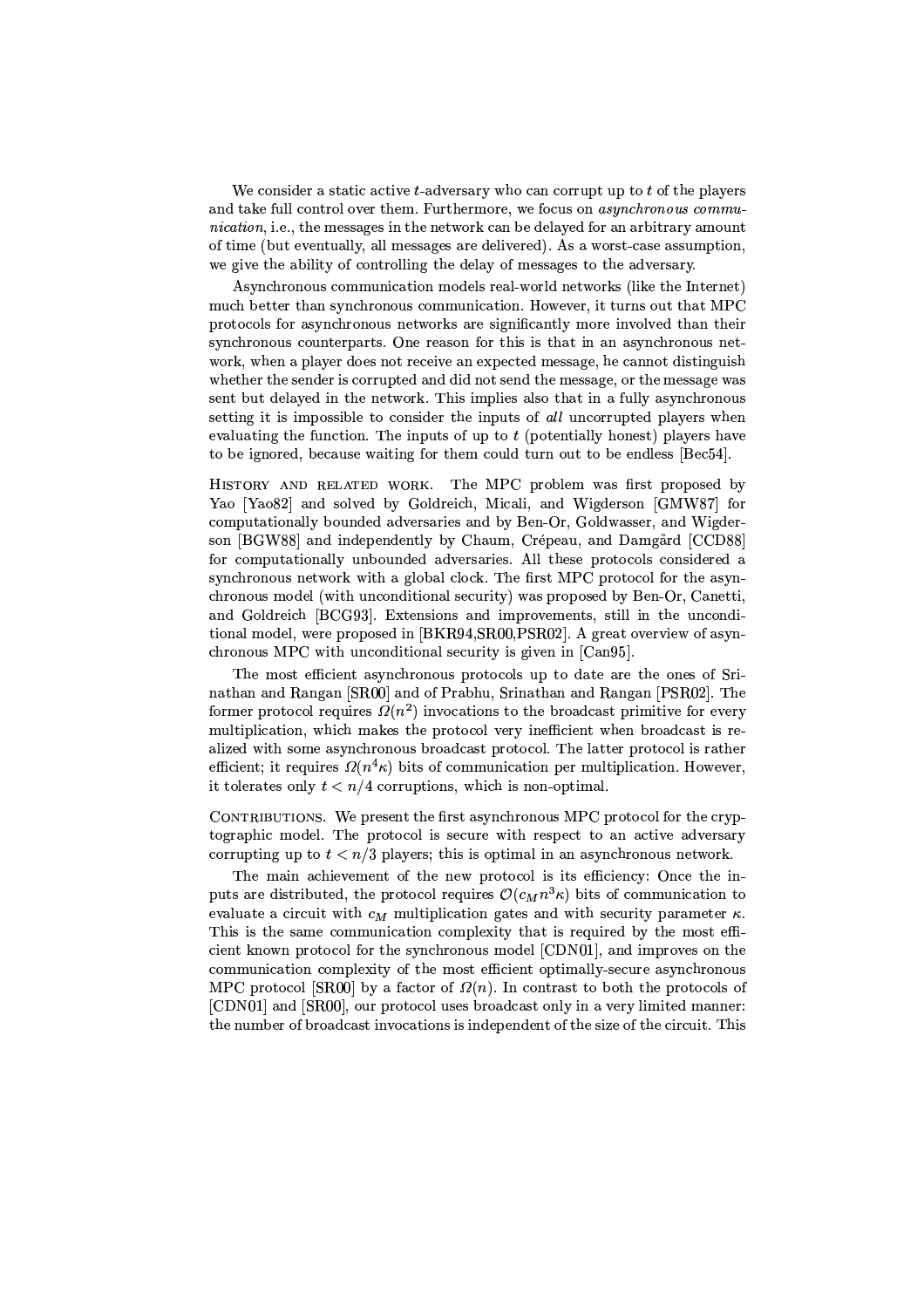nice property is also achieved in [PSR02], but this protocol is non-optimal (it tolerates only  $t < n/4$  and requires  $\Omega(n)$  times more communication than ours.

In an asynchronous MPC, the agreed function can be evaluated only on a subset of the inputs, i.e., some (potentially honest) player cannot provide their input into the computation. However, the presented protocol can easily be extended to consider the input of each (honest) party, at the cost of one round of synchronization required at the end of the input stage.

#### $\overline{2}$ Preliminaries, notation and tools

#### $2.1$ Formal model

We use the model of security of asynchronous protocols from [Can01]. Formally our model for running a protocol will be the hybrid model with a functionality for distributing some initial cryptographic keys between the parties using some function init. The ideal functionality that we wish to realize is given by a circuit Circ, or more precisely a family of circuits. Namely, the functionality allows the adversary to specify a set of at least  $n-t$  parties,  $W \subseteq [n]$  (where [n] denotes the set  $\{1,\ldots,n\}$ , which are to supply the inputs to the computation. The circuit to be computed,  $Circ = Circ(W)$ , is then uniquely defined by the subset of parties providing the inputs. The informal proofs in this extended abstract do not require familiarity with specific details of the model in [Can01], and below we only recall the needed specificities.

ASYNCHRONOUS PROTOCOLS. An *n*-player protocol is a tuple  $\pi = (P_1, \ldots, P_n,$ init), where each  $P_i$  is a probabilistic interactive Turing machine, and init is an *initialization function*, used for the usual set-up tasks (initialize the players, set up cryptographic keys, etc.). The parties (players) communicate over an asyn*chronous* network, in which the delay between sending and delivery of a message is unbounded. More precisely, when a party sends a message, this message is added to the set of messages already sent but not yet delivered,  $Msg = \{(i, j, m)\},\$ where  $(i, j, m)$  denotes a message m from  $P_i$  to  $P_j$ . The delivery of the messages is scheduled by the adversary (see below).

We assume that the function to be computed is given as a circuit consisting of input gates augmented by the party to supply the input, linear gates and multiplication gates, and output gates augmented by the party to see the output, all over some ring  $M$ .

ADVERSARY. We consider a polynomially bounded adversary, and our constructions are parametrized by a security parameter  $\kappa$ . The adversary controls the delivery of messages and can corrupt up to  $t$  parties. A corrupted party is under full control of the adversary, which sees all incoming messages, and determines all outgoing messages. The adversary schedules the delivery of the messages arbitrarily, by picking a message  $(i, j, m) \in \mathsf{Msg}$  and delivering it to the recipient. The adversary doesn't see the contents of messages exchanged between honest (i.e., not corrupted) parties, and any message from an honest party to an honest party is *eventually* delivered. In most cases we require that  $t < n/3$ , but will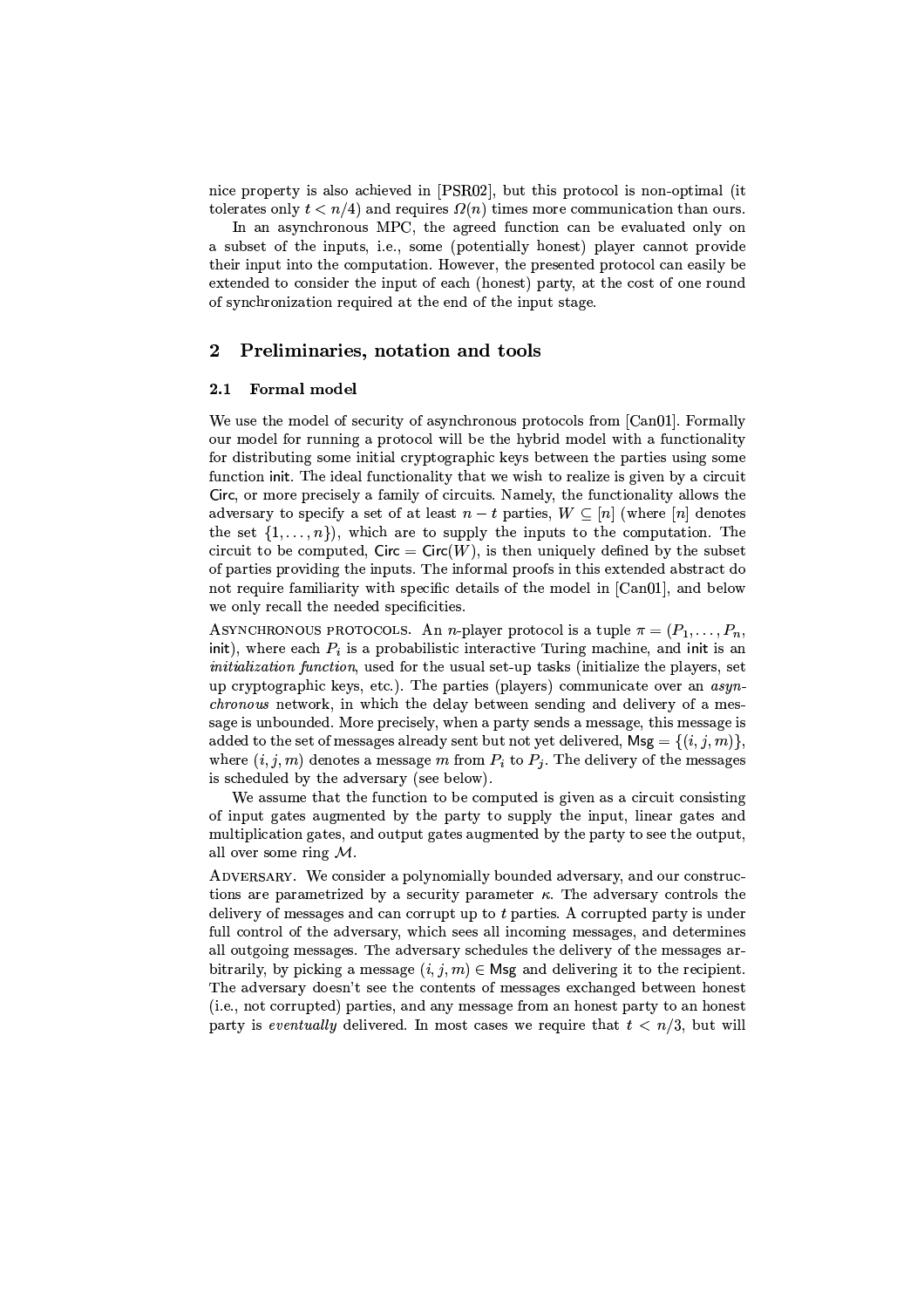sometimes consider other thresholds. The set of parties to be corrupted is specified by the adversary *before* the execution of the protocol, i.e., we consider static security.

EXECUTION OF A PROTOCOL. Before the protocol starts, an initialization function init is evaluated on the security parameter  $1<sup>k</sup>$  and on random input  $r \in \{0,1\}^*$ , to generate a tuple  $(sv_1,\ldots,sv_n, pv) = \text{init}(\kappa,r)$  of secret values sv<sub>i</sub> and a public value pv. Each party  $P_i$  is initialized with  $(1^{\kappa}, s v_i, p v)$ . At the beginning of the protocol execution, every party  $P_i$  receives its input value  $x_i$  from the environment, and produces some initial messages  $(i, \cdot, \cdot)$  which are added to the set Msg. The adversary is given the public value pv, the values  $(x_i, s v_i)$  for each corrupted party  $P_j$ , and the control over the set Msg. Subsequently the protocol is executed in a sequence of *activations*. In each activation the adversary picks a message  $(i, j, m) \in \mathsf{Msg}$  and delivers it to  $P_i$ . Upon delivery of a message, party  $P_i$  performs some computation based on its current state, updates its state and produces some messages of the form  $(j, \cdot, \cdot)$ , which are added to the set Msg. In some activation the parties can produce the output to the environment and terminate. The adversary determines the inputs  $x_i$  and all messages of corrupted parties. The adversary and the environment can communicate with each other.

SECURITY. The security of a protocol is defined relative to an ideal evaluation of the circuit by requiring that for any adversary attacking the execution of the protocol there exists a simulator which can simulate the attack of the adversary to any environment given only an ideal process for evaluating the circuit. In the ideal process the simulator has very restricted capabilities: It sees the inputs of the corrupted parties. Then it specifies a subset  $W \subseteq [n]$  of the parties to be the input providers, under the restriction that  $|W| \ge n - t$ . The set W is used to pick the circuit  $Circ = Circ(W)$  to be evaluated. The input gates of Circ are assigned the inputs of the corresponding parties (the adversary specifies the inputs of the corrupted parties), then Circ is evaluated and the outputs of the corrupted parties are shown to the simulator. Given these capabilities the simulator must then simulate to the environment the entire view of an execution of the protocol, including the messages sent and the possible communication between the environment and the adversary.

In the following subsections we briefly describe cryptographic tools needed in our constructions, and introduce a notation for their use in the rest of the paper.

#### $2.2$ Homomorphic public-key encryption with threshold decryption

We assume the existence of a semantically secure probabilistic public-key encryption scheme, which also is homomorphic and enables threshold decryption. ENCRYPTION AND DECRYPTION. For an encryption key  $e$  and a decryption key d, let  $\mathscr{E}_e : \mathcal{M} \times \mathcal{R} \to \mathcal{C}$  denote the encryption function mapping (plaintext, randomness) pair  $(c, r) \in M \times \mathcal{R}$  to a ciphertext  $C \in \mathcal{C}$ , and let  $\mathcal{D}_d : \mathcal{C} \to M$ denote the corresponding decryption function. We require that M is a ring  $\mathbb{Z}_M$ for some  $M > 1$ , and we use  $\cdot$  to denote multiplication in M. We often use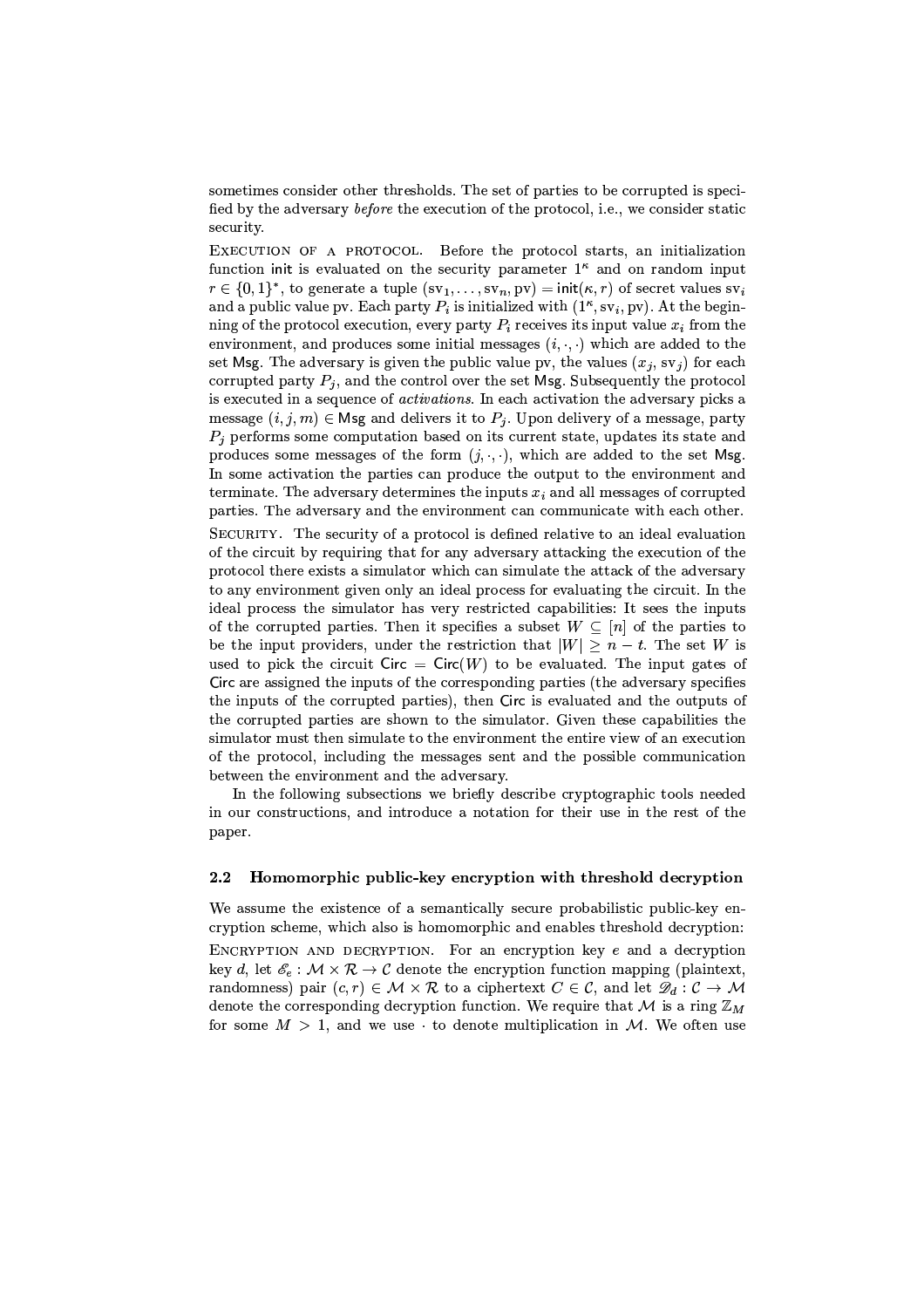capital letters to denote an encryption of the corresponding lower-case letter. When keys are understood, we write  $\mathscr E$  and  $\mathscr D$  instead of  $\mathscr E_e$  resp.  $\mathscr D_d$ , and we frequently omit the explicit mention of the randomness in encryption function  $\mathscr E$ .

HOMOMORPHIC PROPERTY. We require that there exist (efficiently computable) binary operations +, \*, and  $\oplus$ , such that  $(\mathcal{M}, +)$ ,  $(\mathcal{R}, *)$ , and  $(\mathcal{C}, \oplus)$  are algebraic groups, and that  $\mathscr{E}_e$  is a group homomorphism, i.e. that

$$
\mathscr{E}(a,r_a) \oplus \mathscr{E}(b,r_b) = \mathscr{E}(a+b,r_a * r_b)
$$

We use  $A \ominus B$  to denote  $A \oplus (-B)$ , where  $-B$  denotes the inverse of B in the group C. For an integer a and  $B \in \mathcal{C}$  we use  $a \cdot B$  to denote the sum of B with itself  $a$  times in  $C$ .

CIPHERTEXT RE-RANDOMIZATION. For  $C \in \mathcal{C}$  and  $r \in \mathcal{R}$  we let  $\mathcal{R}_e(C,r)$  $C \oplus \mathscr{E}_e(0,r)$ . We use  $C' = \mathscr{R}_e(C)$  to denote  $C' = \mathscr{R}_e(C,r)$  for uniformly random  $r \in \mathcal{R}$ . We call  $C' = \mathscr{R}_e(C)$  a re-randomization of C. Note that C' is a uniformly random encryption of  $\mathscr{D}_d(C)$ .

THRESHOLD DECRYPTION. We require that there exists a threshold function sharing of  $\mathscr{D}_d$  among *n* parties, i.e., for some construction threshold  $1 < t_0 < n$ there exists a sharing  $(d_1, \ldots, d_n)$  of the decryption key d (where  $d_i$  is intended for party  $P_i$ , such that given decryption shares  $c_i = \mathscr{D}_{i,d_i}(C)$  for  $t_D$  distinct decryption-key shares  $d_i$ , it is possible to efficiently compute c such that  $c =$  $\mathscr{D}_d(C)$ . Furthermore, the encryption scheme should be still semantically secure against chosen plaintext attack when the adversary is given  $t_D - 1$  decryptionkey shares. Finally, we require that given a ciphertext C, plaintext  $c = \mathcal{D}_d(C)$ , and a set of  $t_D - 1$  decryption-key shares  $\{d_i\}$ , it is possible to compute all n decryption shares  $c_j = \mathcal{D}_{j,d_j}(C)$ ,  $j = 1, ..., n$ . We will always have  $t_D = t + 1$ . When keys are understood, we write  $\mathcal{D}_i(C)$  to denote the function computing decryption share of party  $P_i$  for ciphertext C, and  $c = \mathcal{D}(C, \{c_i\})$  to denote the process of combining the decryption shares  ${c_i}$  to a plaintext c.

ROBUSTNESS. To efficiently protect against cheating servers we require that there exists an efficient two-party zero-knowledge protocol for proving the correctness of a decryption share  $c_i = \mathscr{D}_{i,d_i}(C)$  given  $(e, C, c_i)$  as instance, and given  $(i, d_i)$  and randomness r as witness. We require also that there exists an efficient two-party zero-knowledge protocol for proving the knowledge of a plaintext, given  $(e, C)$  as instance and the corresponding plaintext c and randomness r as witness. We require that these protocols communicate  $\mathcal{O}(\kappa)$  bits per proof.

#### 2.3 Digital signatures

We assume the existence of a digital signature scheme unforgeable against an adaptive chosen message attack. For a signing key  $s$  and a verifying key  $v$ , let  $Sign_s: \{0,1\}^* \rightarrow \{0,1\}^{\kappa}$  denote the signing function, and let  $Ver_v: \{0,1\}^* \times$  $\{0,1\}^{\kappa} \rightarrow \{0,1\}$  denote the verifying function, where  $\text{Ver}_v(m,\sigma) = 1$  indicates that  $\sigma$  is a valid signature on m. We write  $Sign_i / Ver_i$  to denote the signing/verification operation of party  $P_i$ .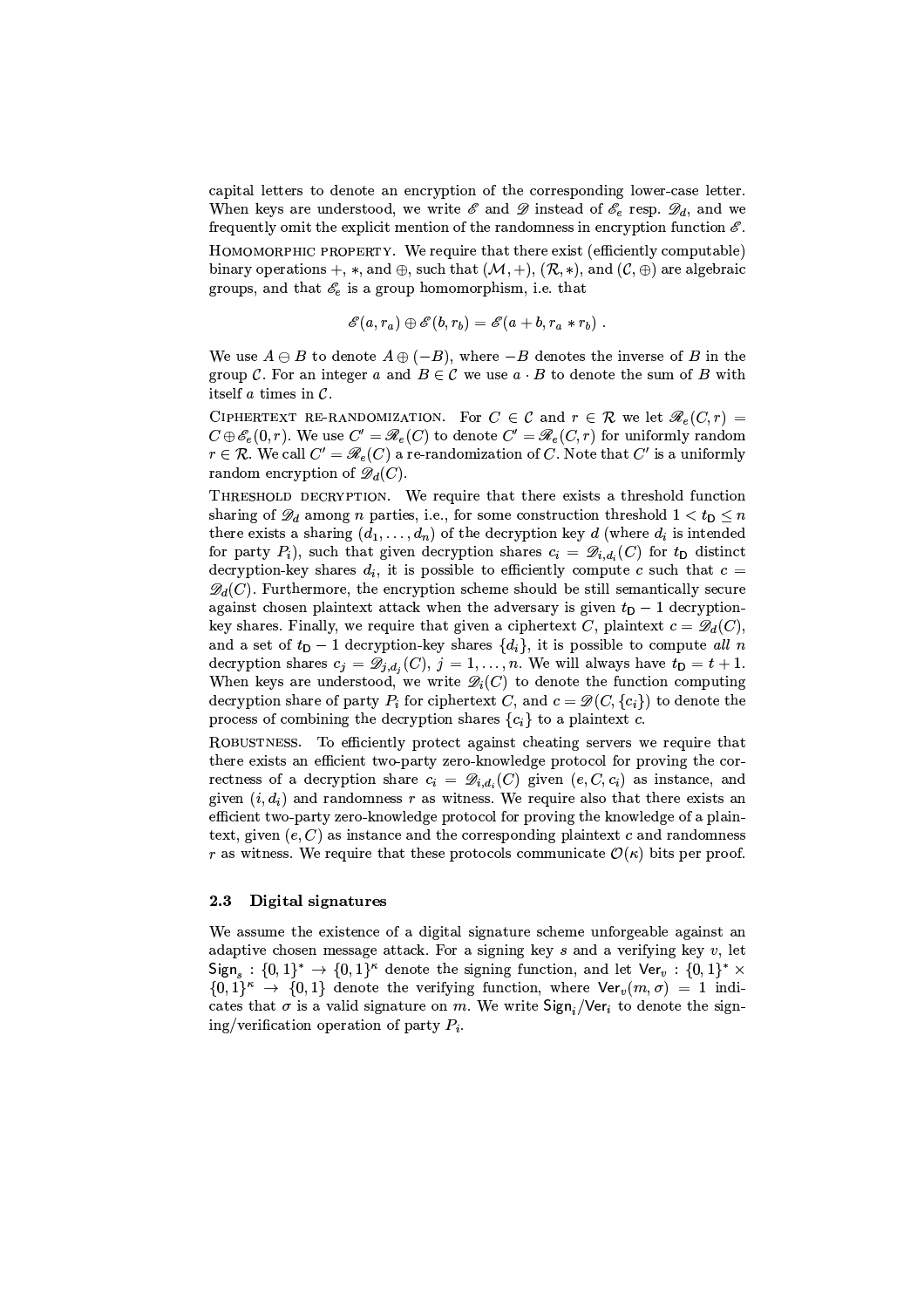#### $2.4$ Threshold signatures

We assume the existence of a *threshold* signature scheme unforgeable against an adaptive chosen message attack. For a signing key s and a verifying key  $v$ , let  $\mathscr{S}_s : \{0,1\}^* \to \{0,1\}^{\kappa}$  denote the signing function, and let  $\mathscr{V}_v : \{0,1\}^* \times$  $\{0,1\}^{\kappa} \rightarrow \{0,1\}$  denote the verifying function, where  $\mathscr{V}_v(m,\sigma) = 1$  indicates that  $\sigma$  is a valid signature on m.

THRESHOLD SIGNING. We require that there exists a threshold function sharing of  $\mathscr{S}_s$  among *n* parties, i.e., for some signing threshold  $1 < t_s \leq n$  there exists a sharing  $(s_1, \ldots, s_n)$  of the signing key s (where  $s_i$  is intended for party  $P_i$ ), such that given signature shares  $\sigma_i = \mathscr{S}_{i,s_i}(m)$  for  $t_s$  distinct signing-key shares  $s_i$ , it is possible to efficiently compute  $\sigma$  such that  $\mathscr{V}_v(m,\sigma) = 1$ . Furthermore, the threshold signature scheme should be still unforgeable against adaptive chosen message attack when the adversary is given  $t<sub>S</sub> - 1$  signing-key shares. Finally, we require that given a signature  $\sigma$  on m, and  $t_5 - 1$  signing-key shares  $\{s_i\}$ , it is possible to compute all *n* signature shares  $\sigma_j = \mathscr{S}_{j,s_j}(m)$ ,  $j = 1,\ldots,n$ . We will always have  $t_5 = n - t$ . When keys are understood, we write  $\mathscr{S}_i(m)$  to denote the function computing signature share of party  $P_i$  for message m, and  $\sigma = \mathscr{S}(m, {\{\sigma_i\}})$  to denote the process of combining the signature shares  $\{\sigma_i\}$  to a signature  $\sigma$ .

ROBUST THRESHOLD SIGNING. To efficiently protect against cheating servers we require that there exists an efficient two-party zero-knowledge protocol for proving the correctness of a signature share  $\sigma_i = \mathscr{S}_{i,s_i}(m)$ , given  $(v, m, \sigma_i)$  as instance and given  $(i, s_i)$  as witness. We require that this protocol communicates  $\mathcal{O}(\kappa)$  bits per proof.

#### 2.5 **Byzantine** agreement

We assume the existence of a Byzantine agreement (BA) protocol, i.e., a protocol with the following properties: The input of party  $P_i$  is a bit  $v_i \in \{0, 1\}$  and the output of the BA is a bit  $w \in \{0, 1\}$ . If all honest parties enter the BA, then the BA eventually terminates. Furthermore, if the BA terminates with output  $w$ , then some honest party entered the BA with input  $v_i = w$ . In particular, if all honest parties have the same input  $v_i = v$ , then the output of the BA is  $w = v$ .

#### $2.6$ Cryptographic assumptions and instantiations of tools

The security of our constructions is based on *decisional composite residuosity* assumption (DCRA) [Pai99]. Alternatively, it could be based also on QRA and strong RSA. We stress, that our constructions are in the plain model. In particular, our constructions *do not* make use of random oracles.

HOMOMORPHIC ENCRYPTION WITH THRESHOLD DECRYPTION. An example of a scheme satisfying all required properties is Paillier's cryptosystem [Pai99] enhanced by threshold decryption as in [FPS00,DJ01]. In this scheme  $\mathcal{M} = \mathbb{Z}_N$ for an RSA modulus  $N$ . Another example can be based on the QR assumption and the strong RSA assumption. [CDN01].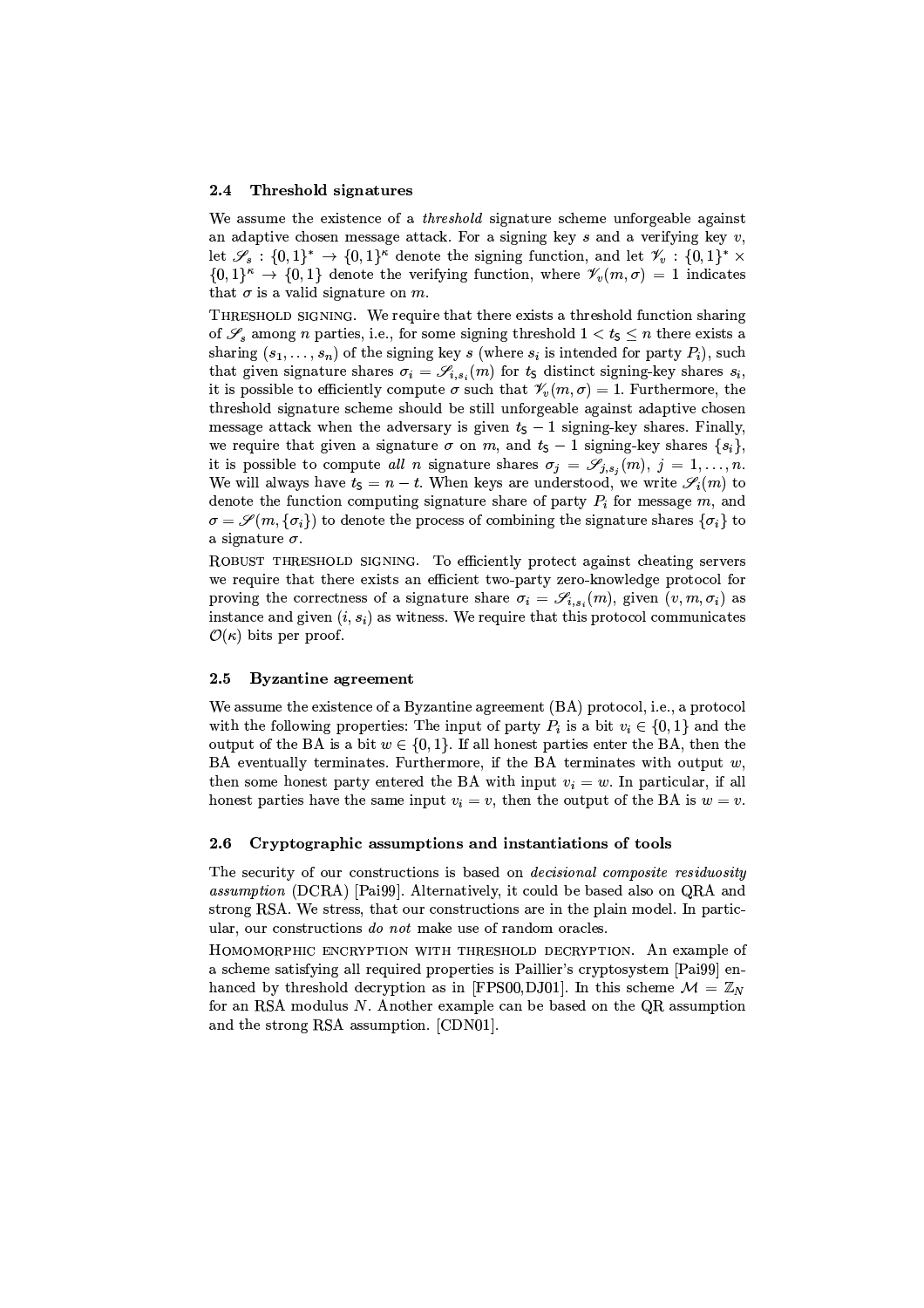DIGITAL SIGNATURES. As our digital signature scheme we use standard RSA signatures [RSA78].

THRESHOLD SIGNATURES. As an example we can use the threshold signature scheme by Shoup [Sho00]. The security of the threshold signature scheme in [Sho00] is based on the assumption that standard RSA signatures are secure. As presented in [Sho00] the zero-knowledge proofs are non-interactive but for the random-oracle model. The protocol can be modified to be secure in the plain (random oracle devoid) model by using interactive proofs (cf. [Nie02]).

BYZANTINE AGREEMENT. In our protocols we employ the efficient Byzantine agreement protocol of Cachin et al. [CKS00], which has expected constant round complexity, and expected bit complexity of  $\mathcal{O}(n^2\kappa)$ . As presented in [CKS00] the security proof of the protocol needs the random-oracle methodology (for the above mentioned threshold signature scheme). This protocol also can be modified to be secure in the plain model [Nie02].

#### 3 The new protocol

Our protocol follows the paradigm of secure multi-party computation based on a threshold homomorphic encryption scheme, as introduced by Franklin and Haber [FH96], and made robust by Cramer, Damgård and Nielsen [CDN01]. However, both protocols use synchrony in an essential manner.

A HIGH-LEVEL OVERVIEW. The protocol proceeds in three stages, an *input* stage, an evaluation stage, and a termination stage. In the following, we briefly summarize the goal of each stage:

- *Input stage*: Every player provides an encryption of his input to every other player, and the players jointly agree on a subset of players who have correctly provided their inputs.
- $-$  Evaluation stage: Every player independently evaluates the circuit on a gateby-gate basis, with help of the other players. The circuit consists of linear gates, multiplication gates, and output gates. The circuit may depend on the selected subset of players that have provided input.
- $-$  Termination stage: As soon as a player has completed the circuit evaluation, he moves into the termination stage, where the players jointly agree that the circuit evaluation is completed, every player has received (or will eventually receive) the output(s), and hence every player who is still in the evaluation stage can safely abort it.

By having every player evaluate the circuit on his own, we bypass the inherent synchronicity problems of the asynchronous model. We denote the player that evaluates the circuit as the  $king$ , and all other players (who support the king) the slaves. Note that every player acts (in parallel) once as king, and  $n$  times as slave, once for every king. The kings are not synchronized among each other; it can happen that one king has almost completed the evaluation of the circuit, while another king is still at the very beginning. However, each slave is synchronized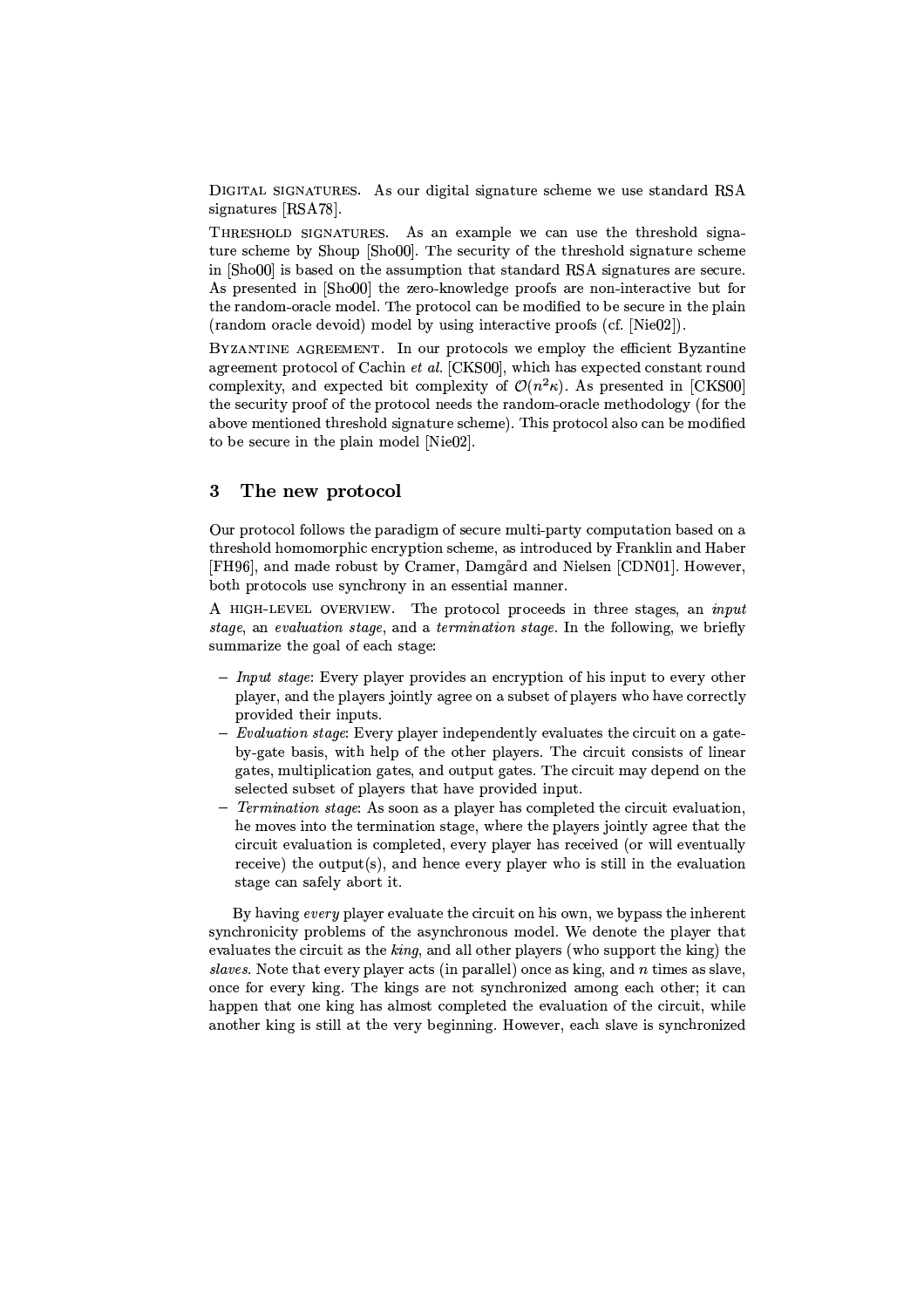with his king. As soon as the first king completes the evaluation and provably reveals all outputs, all other kings (and their slaves) can safely truncate their own evaluation.

In order to achieve robustness, we must require every party to prove (in zero-knowledge) the correctness of essentially every value she provides during the protocol execution. These proofs could easily be constructed in the randomoracle model (by using Fiat-Shamir heuristics), but this would be at the costs of a non-standard model. We therefore follow another approach: A party who is to prove some claim, proves this claim interactively to every other party. The verifying party then certifies that she has correctly verified the claim. Once the prover has collected enough such certificates, she can convince any third party noninteractively of the validity of the claim. Technically, we use threshold signatures for the certificates, which allows the prover to compute one short certificate that proves that  $t_s$  parties have verified his proof (recall that  $t_s$  denotes the threshold of the threshold signature scheme, and we set  $t_5 = n - t$ ). Formally, we will say that "a party  $P_i$  constructs and sends a proof  $\pi_i$  of «some claim»", denoted as  $\pi_i$  = proof («some claim»), when we mean that  $P_i$  bilaterally proves the claim in zero-knowledge to every party  $P_j$ , who then, upon successful completion of the proof, sends to  $P_i$  a signature share  $\mathscr{S}_i$  («some claim»). After obtaining  $t_s$  correct signature shares<sup>3</sup>  $\{\pi_{i,j}\}_{j\in I}$ , party  $P_i$  computes  $\pi_i$  as  $\mathscr{S}$ («some claim»,  $\{\pi_{i,j}\}_{j\in I}$ ). Since this construction is standard, we omit the details from the description of the protocols. Naturally, we do include the corresponding subprotocols and their bit complexities in the analysis of the proposed solution (cf. Section 3.8).

Finally we note that we make use of threshold signatures also explicitly, as specified in the descriptions of the protocols. Their use there has similar purpose, namely as certificates for the validity of certain claims.

#### $3.1$ Main protocol

The main protocol first invokes the input stage, then the evaluation stage, and finally the termination stage. At the end of the input stage, the circuit Circ is determined by the set of parties that provide input. In the evaluation stage, every party starts one instance of the king protocol, and  $n$  instances of the slave  $protocol$  — one for every king.

In order to precisely describe the new protocol, we first formally model the circuit to be computed, and then give the invariant that is satisfied during the whole computation. For the clarity of presentation we assume in the following that every party provides at most one input value and that there is only one final output value to be disclosed to all parties (i.e., the final output is to be public). This is without loss of generality for the case with public outputs, and protocols for the general case with multiple input/output values can be derived by straightforward modifications. However, the issue of providing private outputs is more involved, and we discuss it in Section 4.1.

<sup>&</sup>lt;sup>3</sup> The correctness of a signature share is proved to  $P_i$  by  $P_j$ , using another efficient zero-knowledge protocol (cf. Sect. 2.4).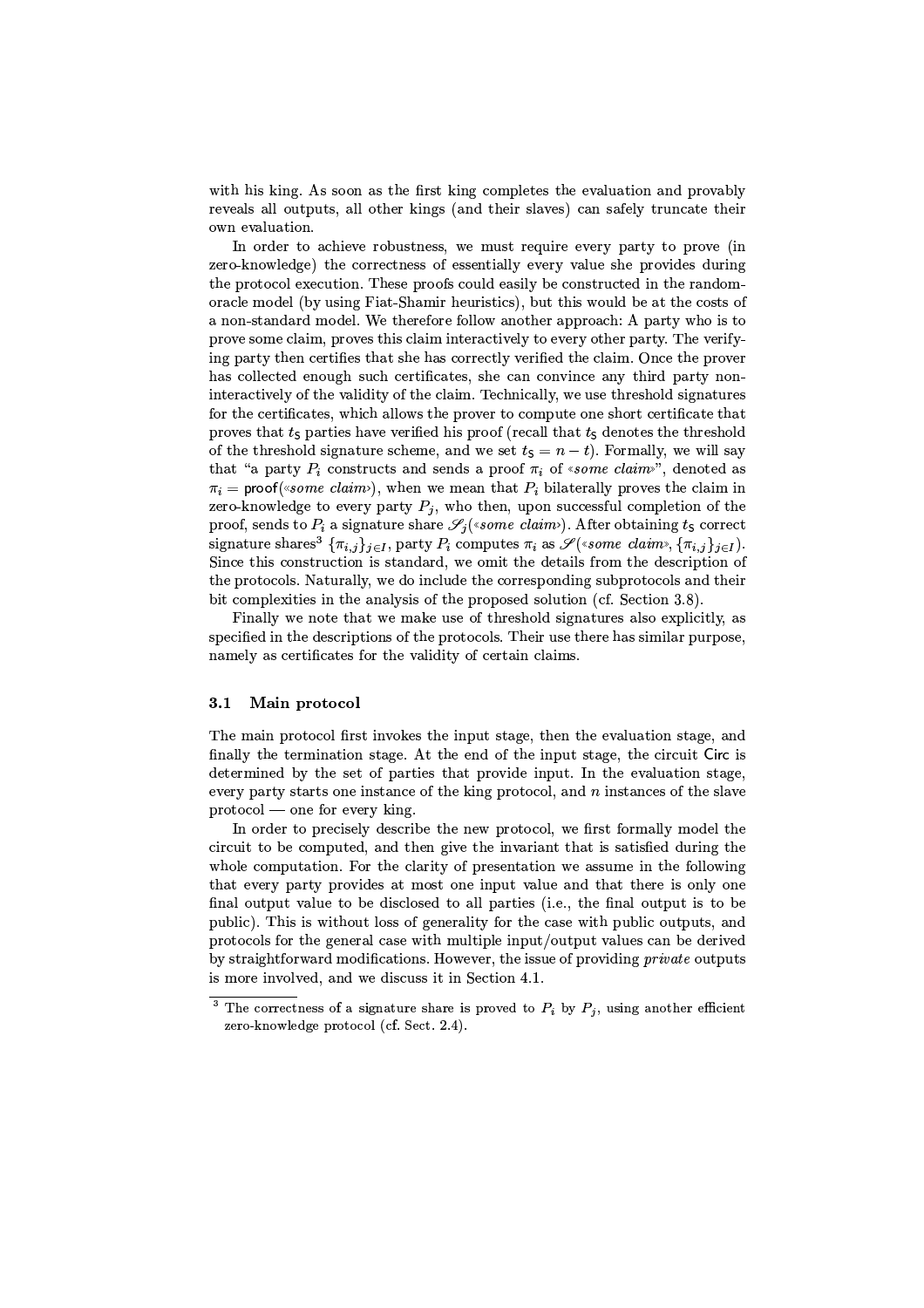THE CIRCUIT. We assume that the function to be computed is given as a circuit Circ over the plaintext space  $M$  of the homomorphic encryption scheme in use. The circuit is a set of labeled gates, where each label is a unique bit-string  $G \in \{0,1\}^*$ . We use  $G(Circ)$  to denote the set of all labels of the circuit Circ. In the following we let  $v: G(Circ) \to M \cup \{\perp\}$  be a map from the labels into the the plaintext space, where  $v(G)$  denotes the value of the gate G. Each gate is represented by a tuple  $(G, \ldots)$ , and can have one of the following types:

- *input gate:* (G), consisting only of its label  $G = (P_i, \text{input})$ , where  $v(G)$  is equal to  $x_i$ , the input value provided by player  $P_i$ .
- *linear gate:*  $(G, \text{linear}, a_0, a_1, G_1, \ldots, a_l, G_l)$ , where  $l \ge 0$ ,  $a_0, \ldots, a_l \in \mathcal{M}$  are constants, and  $v(G) = a_0 + \sum_{j=1}^l a_j \cdot v(G_j)$ .
- multiplication gate:  $(G, \text{mul}, G_1, G_2)$ , where  $v(G) = v(G_1) \cdot v(G_2)$ .
- *output gate:* (G, output, G'), where  $v(G) = v(G')$  is the output value of the circuit.

CORRECTNESS INVARIANT. Throughout the computation each party  $P_i$  maintains a data structure containing the views of each party  $P_i$  on the intermediate values in the circuit. More precisely,  $P_i$  holds a dictionary  $\Gamma_i$ , which for each party  $P_i$  maps labels G to encryptions computed by the King  $P_i$ ,

$$
\Gamma_i:[n]\times G(\mathsf{Circ})\to \mathcal{C}\cup\{\perp\}\ ,
$$

where initially  $\Gamma_i(j,G) = \perp$  for all labels and all  $j \in [n]$ . If  $\Gamma_i(j,G) = C \neq \perp$ , then from  $P_i$ 's point of view gate G was completed by  $P_i$ , and C is a ciphertext of the homomorphic encryption scheme of the value  $v(G)$ . We say that C is the encryption of  $v(G)$  reported by  $P_i$  to  $P_i$ , and that  $P_i$  has accepted C from  $P_i$ .

The protocol guarantees, that if an honest party  $P_i$  accepts a ciphertext C reported by  $P_j$ , then C is an encryption of a correct value for gate G. Moreover, any two honest parties who accept an encryption of any party  $P_l$  for a gate  $G$ agree on the encryption. Formally, we have the following definition.

**Definition 1 (Correctness Invariant).** The following properties hold at any point in the protocol:

- 1. (Agreement on circuit) There exists a set  $W \subseteq [n]$  such that  $|W| \geq n t$ and such that for all honest parties having defined the circuit  $Circ_i$  it holds *that*  $Circ_i = Circ(W)$ .
- 2. (Agreement on input encryptions) For all pairs of honest parties  $P_i$ ,  $P_j$ , and all  $k, l, m \in W$  it holds that if  $\Gamma_i(k, (P_l, \mathsf{input})) \neq \perp$  and  $\Gamma_j(m, (P_l, \mathsf{input})) \neq \perp$ , then

$$
\Gamma_i(k, (P_l, \mathsf{input})) = \Gamma_j(m, (P_l, \mathsf{input})) := X_l
$$

Furthermore, if  $P_l$  is honest then  $\mathscr{D}(X_l)$  is the initial input  $x_l$  of  $P_l$ .

3. (Correct gate encryption) For every honest party  $P_i$ , if for any  $G \in \mathsf{Circ}$  we have that  $\Gamma_i(i, G) = C \neq \perp$ , then  $\mathscr{D}(C)$  is identical to the value of gate G obtained by decrypting the input encryptions held by  $P_i$  and evaluating the circuit on the plaintexts.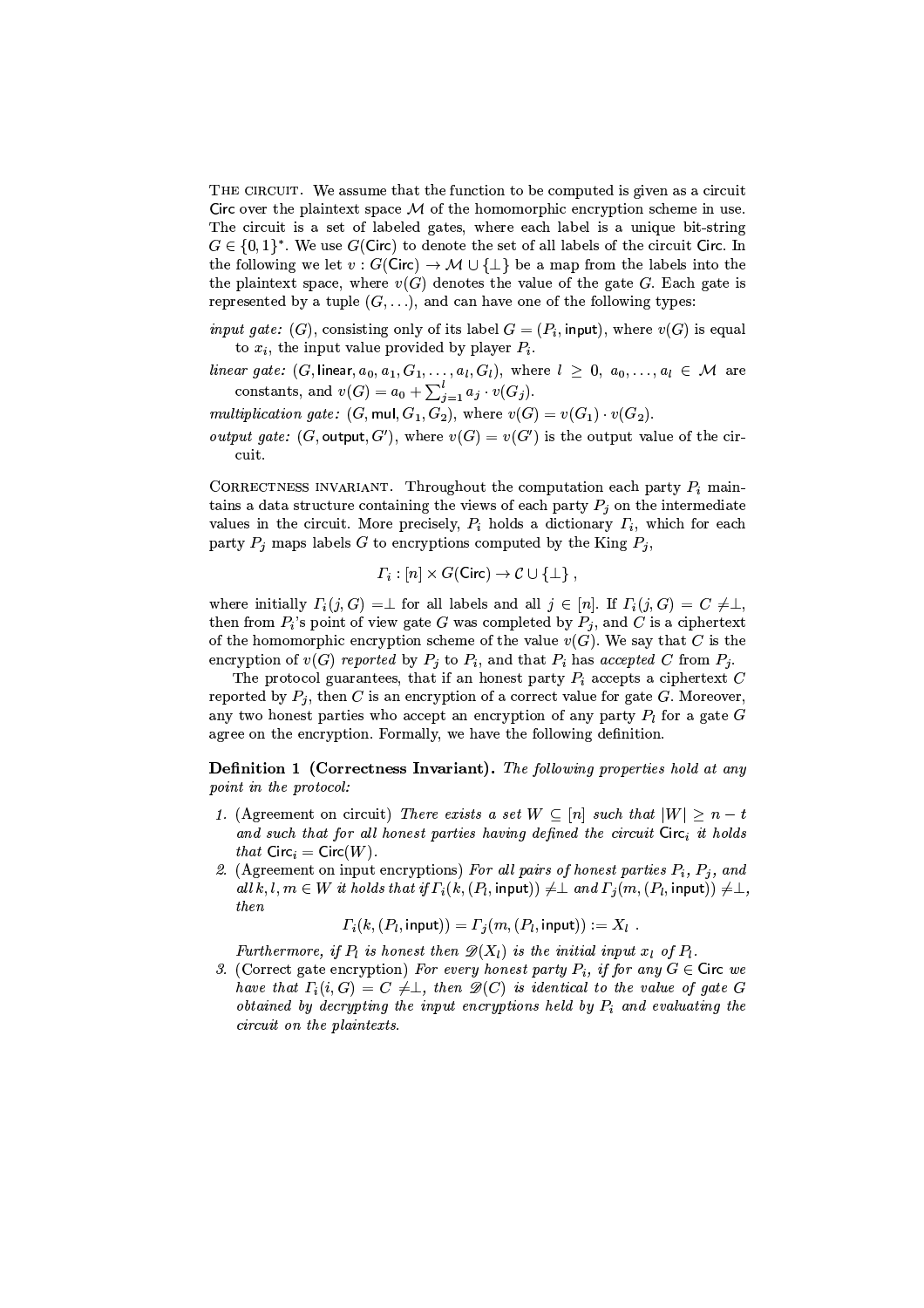4. (Agreement on encryptions of gates by same king) For every two honest parties  $P_i$  and  $P_j$ , for any  $l \in [n]$  and any  $G \in \mathsf{Circ}$ , if  $\Gamma_i(l, G) = C \neq \perp$  and  $\Gamma_i(l,G) = C' \neq \perp$ , then  $C = C'$ .

This invariant is propagated from the initial input stage until the output stage is reached. Hence, a threshold decryption of the encrypted output value is guaranteed to yield correct computation results.

THE BASIS OF THE CORRECTNESS INVARIANT. The correctness invariant is established in the input stage, which determines the values of all input gates. Due to the security properties of the input-stage protocol, these values are guaranteed to be *correct* in the sense that the each party providing input knows the actual value hidden in the encryption, and that this value is a valid input to the function to be computed.

#### $3.2$ Input stage

The goal of the input stage is to define an encryption of the input of each party. To ensure independence of the inputs, the parties are required to prove plaintext knowledge for their encryptions. In a synchronous network we could simply let the parties broadcast their encryptions. However, in an asynchronous setting with an active adversary we cannot guarantee that each party contributes an input value, since it is impossible to distinguish between an honest slow party and a corrupted party. Therefore a protocol is used which selects  $(n-t)$  so-called input providers.

First, each party  $P_i$  encrypts its input value  $x_i$  to obtain a ciphertext  $X_i =$  $\mathscr{E}(x_i)$ , and constructs a proof  $\pi_i = \text{proof}(\ll P_i \text{ knows the plaintext in } X_i)$  (using bilateral zero-knowledge proofs and threshold signatures), which serves as a certificate that  $P_i$  knows the encrypted value, and that  $X_i$  is  $P_i$ 's unique possible input encryption to the circuit. Afterwards  $P_i$  distributes  $(X_i, \pi)$  to all parties. and then constructs and distributes another certificate, a certificate of distribution cert<sub>i</sub>, stating that  $P_i$  has distributed  $(X_i, \pi_i)$  to at least  $n-t$  parties (recall that  $n-t$  is the threshold of the signature scheme).

When a party collects  $n-t$  certificates of distributions it knows that at least  $n-t$  parties have their certified inputs distributed to at least  $n-t$  parties. So, at least  $n-t$  parties had its certified input distributed to at least  $(n-t)-t \geq t+1$ honest parties. So, if all honest parties echo the certified inputs they saw and collect  $n-t$  echoes, then all honest parties will end up holding the certified input of the  $n-t$  parties which had their certified inputs distributed to at least  $t+1$  honest parties. These  $n-t$  parties will eventually be the input providers. To determine who they are,  $n$  Byzantine agreements are run. The protocol for selecting input providers is given in more detail in Figure 1.

#### $3.3$ Computing linear gates

Due to the homomorphic property of encryption linear gates can be computed locally, without interaction. That is, if a party  $P_i$  has accepted  $P_i$ 's encryptions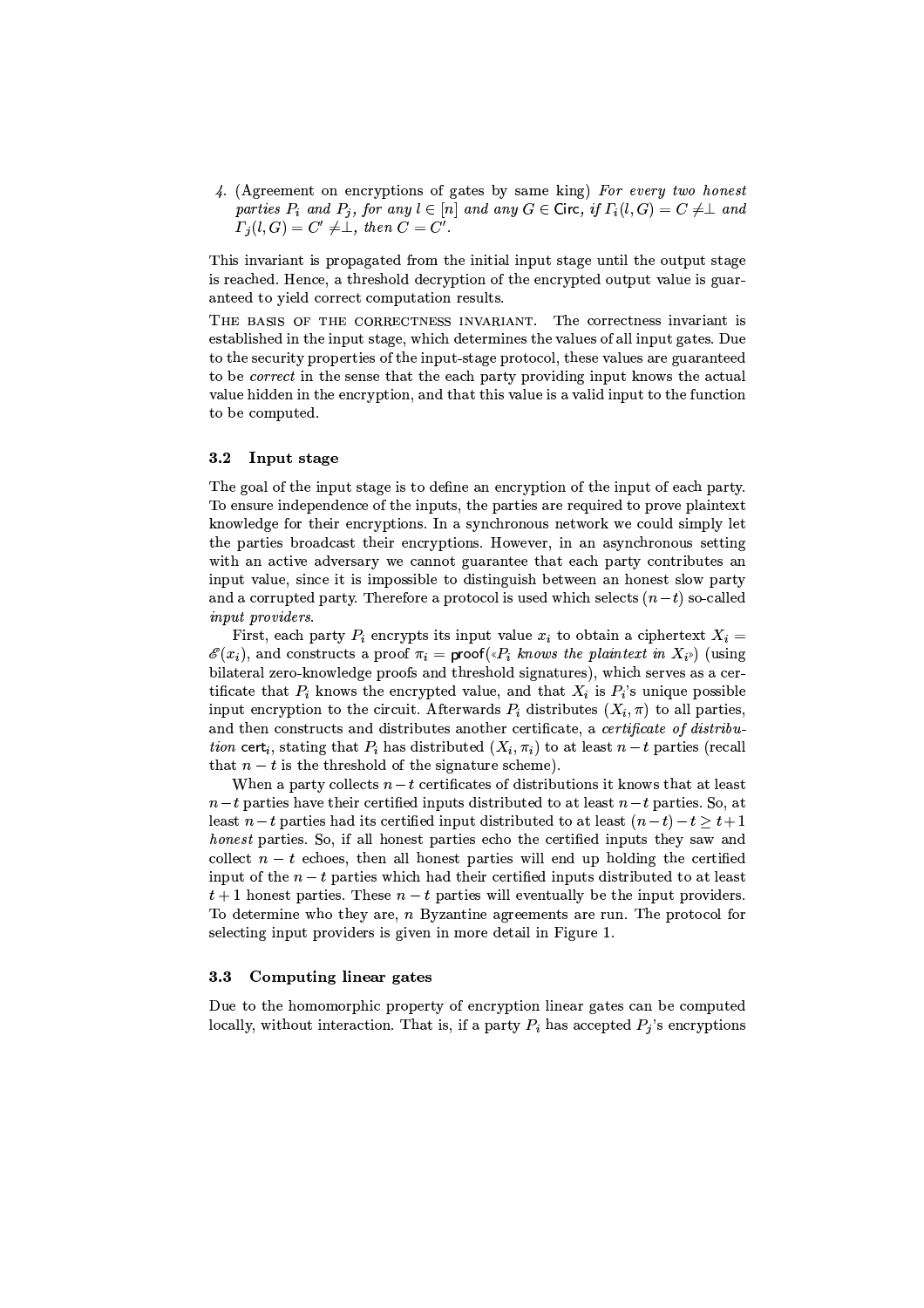To define an initial set of inputs,  $P_i$  with initial input  $x_i \in \mathcal{M}$  proceeds as follows: Initialize empty sets  $A_i$ ,  $A_i$ ,  $B_i$ ,  $B_i$ ,  $C_i$  and execute the following rules concurrently: **DOUBLE DISTRIBUTION:** 1. compute  $X_i := \mathscr{E}(x_i)$  and  $\pi_i := \mathsf{proof}(\llcorner P_i \text{ knows the plaintext in } X_i\llcorner).$ 2. send  $(X_i, \pi_i)$  to all parties. 3. collect  $n-t$  signature shares  $\{\sigma_j\}$  on « $X_i$  is  $P_i$ 's input» (i.e.,  $\sigma_j = \mathscr{S}_j({}^{\scriptscriptstyle\mathcal{S}} X_i$  is  $P_i$ 's input»)) 4. compute cert<sub>i</sub> =  $\mathscr{S}(\mathscr{X}_i$  is  $P_i$ 's input»,  $\{\sigma_i\}$ ; send  $(X_i, \text{cert}_i)$  to all parties. 5. collect  $n-t$  signature shares  $\{\sigma_i'\}$  on «I hold  $P_i$ 's input» 6. compute cert'<sub>i</sub> =  $\mathscr{S}(*I \text{ hold } P_i$ 's input», { $\sigma'_i$ }); send cert'<sub>i</sub> to all parties. **GRANT CERTIFICATE OF UNIQUENESS:** on the first msg.  $(X_i, \pi_i)$  from  $P_i$ , with  $\mathcal{V}(\ll P_i$  knows the plaintext in  $X_i^{\gamma}, \pi_i) = 1$ , return  $\sigma_i = \mathscr{S}_i(\mathscr{K}_i$  is  $P_i$ 's input») to  $P_i$ . GRANT CERTIFICATE OF DISTRIBUTION: on the first message  $(X_i, \text{cert}_i)$  from  $P_i$ , with  $\mathcal{V}(\ll X_i \text{ is } P_i \text{'s input}, \text{cert}_i) = 1$ , add j to  $A_i$ , add  $(X_j, \text{cert}_j)$  to  $A_i$ , and return  $\sigma'_i := \mathscr{S}_i$  («I hold  $P_j$ 's input») to  $P_j$ ECHO CERTIFICATE OF DISTRIBUTION: on a message cert's, where  $\mathcal{V}(*I \text{ hold } P_i$ 's input, cert's = 1 and  $i \notin C_i$ , add *j* to  $C_i$ , and send cert', to all parties. **SELECT INPUT PROVIDERS:** When  $|C_i| \geq n - t$ , stop executing the above rules and proceed as follows: 1. send  $(A_i, \mathcal{A}_i)$  to all parties. 2. collect a set  $\{(A_j, \mathcal{A}_j)\}_{j\in J}$  of  $(n-t)$  incoming, well-formed  $(A_j, \mathcal{A}_j)$ . 3. let  $B_i := \bigcup_{j \in J} A_j$  and  $\mathcal{B}_i := \bigcup_{j \in J} \mathcal{A}_j$ 4. enter *n* Byzantine Agreements (BAs) with inputs  $v_1, \ldots, v_n \in \{0, 1\}$ , where  $v_j = 1$  iff  $j \in B_i$ . 5. let  $w_1, \ldots, w_n$  denote the outputs of the BAs, and let  $W = \{j \in \{1, ..., n\} | w_j = 1\}.$ 6. use W to generate a circuit  $Circ = Circ(W)$ . 7. for each  $j \in B_i \cap W$ , send  $(X_j, \text{cert}_j) \in \mathcal{B}_i$  to all parties. 8. for each  $j \in W$  wait to receive  $(X_i, \text{cert}_i)$  with  $\mathcal{V}(\ll X_i \text{ is } P_i \text{'s input}, \text{cert}_i) = 1$ 9. for all  $j \in W$  and  $l \in \{1, ..., n\}$ , let  $\Gamma_i(l, (P_j, \text{input})) = X_j$ . **Fig. 1:** The input stage code for  $P_i$ .

of inputs to a linear gate  $(G, \text{linear}, a_0, G_1, a_1, \ldots, G_l, a_l)$ , i.e. when  $\Gamma_i(j, G_u) \neq \perp$ , for  $u = 1...l$ , then  $P_i$  computes locally  $\Gamma_i(j, G) := A_0 \oplus \left( \bigoplus_{u=1}^l (a_j \cdot \Gamma_i(j, G_u)) \right)$ , where  $A_0$  is a "dummy" encryption of  $a_0$ , computed using a publicly-known, fixed random string.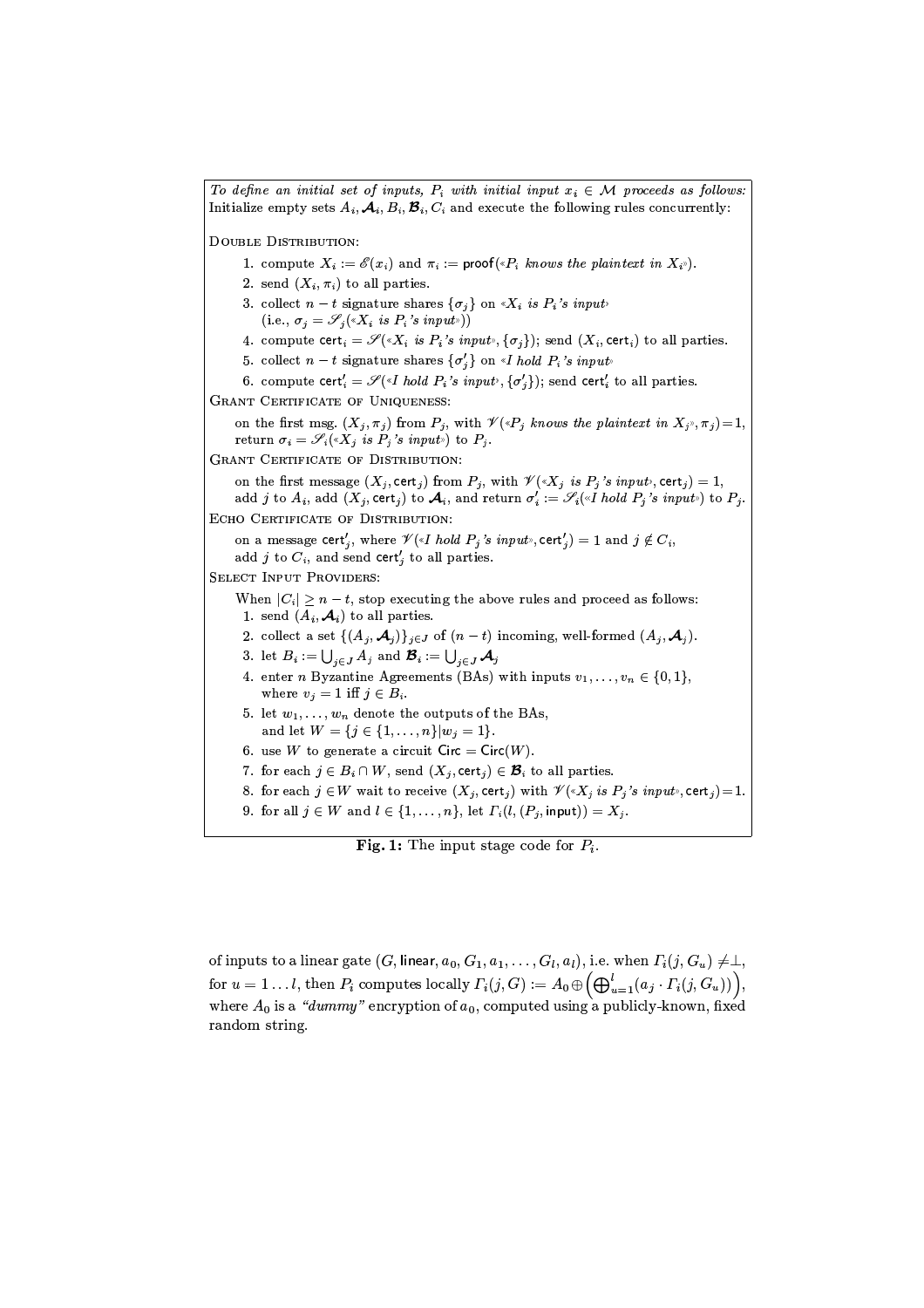Wait until input stage is completed, resulting in a circuit Circ and an initialized dictionary  $\Gamma_k$ . Then concurrently execute for each linear, multiplication, or output gate: LINEAR GATE  $(G, linear, a_0, a_1, G_1, \ldots, a_l, G_l)$ : 1. wait until  $\Gamma_k(k, G_u) \neq \perp$ , for all  $u = 1 \ldots l$ . 2. compute  $\varGamma_k(k,G) := A_0 \oplus \left( \bigoplus_{u=1}^l (a_u \cdot \varGamma_k(k,G_u)) \right)$ . MULTIPLICATION GATE  $(G, \text{mul}, G_1, G_2)$ : 1. wait until  $\Gamma_k(k, G_1) = C_1 \neq \perp$  and  $\Gamma_k(k, G_2) = C_2 \neq \perp$ 2. generate a randomizer  $(R, U, \text{cert})$  for  $G$ , and send it to all parties: (a) collect a set  $S_G := \{(R_i, U_i, \sigma_i, \pi_i)\}_{i \in I_G}$ , with  $|I_G| \geq t+1$ , where  $\sigma_i = \mathsf{Sign}_i(\mathscr{P}(R_i, U_i) : part \text{ of } P_k \text{'s randomizer for } G\text{'}),$  and  $\pi_i = \text{proof}_i(\langle P_i \text{ knows } r_i \text{ in } R_i, \text{ and } U_i \text{ is a randomization of } r_i C_1 \rangle)$ (b) send  $S_G$  to all parties (c) compute  $R := \bigoplus_{i \in I_G} R_i$ , and  $U := \bigoplus_{i \in I_G} U_i$ (d) collect a set cert := {cert<sub>i</sub>}<sub>i $\in I'_{\alpha}$ </sub>, with  $|I'_{G}| \ge t_5$ , where cert<sub>i</sub> =  $\mathscr{S}_i$ (« $(R, U)$ :  $P_k$ 's randomizer for  $G$ ») 3. collect a set  $V_G = \{(z_i, \phi_i)\}_{i \in I_G''}$ , with  $|I_G''| \ge t_D$ , where each  $z_i$  is a decryption share of  $P_i$  for  $Z = C_2 \oplus R$ , and  $\phi_i$  is the corresponding validity proof 4. send  $V_G$  to all parties 5. decrypt  $z := \mathscr{D}(Z, V_G)$  and compute  $\Gamma_k(k, G) := (z \cdot C_1) \oplus U$ OUTPUT GATE  $(G,$  output,  $G'$ : 1. wait until  $\Gamma_k(k, G') = C \neq \perp$ 2. collect a set  $\{(c_i, \varpi_i)\}\$  of  $t_D$  decryption shares for C, with corresponding validity proofs  $\varpi_i$ 3. compute and output  $c := \mathscr{D}(C, \{c_i\})$ ; mark G as decrypted

Fig. 2: The code for king  $P_k$  for evaluating the circuit.

#### $3.4$ Computing multiplication gates

Computation of multiplication gates is more involved. Each king  $P_k$  leads the computation of the encrypted product in his copy of the circuit, that is, given a gate  $(G, \text{mul}, G_1, G_2)$  such that  $\Gamma_k(k, G) = \bot$ ,  $\Gamma_k(k, G_1) = C_1$ , and  $\Gamma_k(k, G_2) = C_2$ , with  $C_1, C_2 \neq \perp$ , the players proceed as follows. Let  $c_1, c_2$  denote the values hidden in the ciphertexts  $C_1, C_2$ , respectively. First a randomizer  $(R, U, \text{cert})$ is generated, where R is a threshold encryption of a random element  $r \in \mathcal{M}$ (unknown to the parties and the adversary),  $U = \mathcal{R}(rC_1)$ , i.e., U is a random threshold encryption of  $rc_1$ , and cert is a certificate of the encryptions' correctness. Then  $P_k$  sends the randomizer to all parties, and waits until the parties answer with decryption shares of the ciphertext  $Z = C_2 \oplus R$ , which is an encryption of  $z = c_2 + r$ . Once sufficiently many (i.e., at least  $t<sub>D</sub>$ ) decryption shares arrive,  $P_k$  sends them to all parties, which allows each  $P_i$  to decrypt z, and compute an encryption of the product  $c_1c_2$ , using the homomorphic property of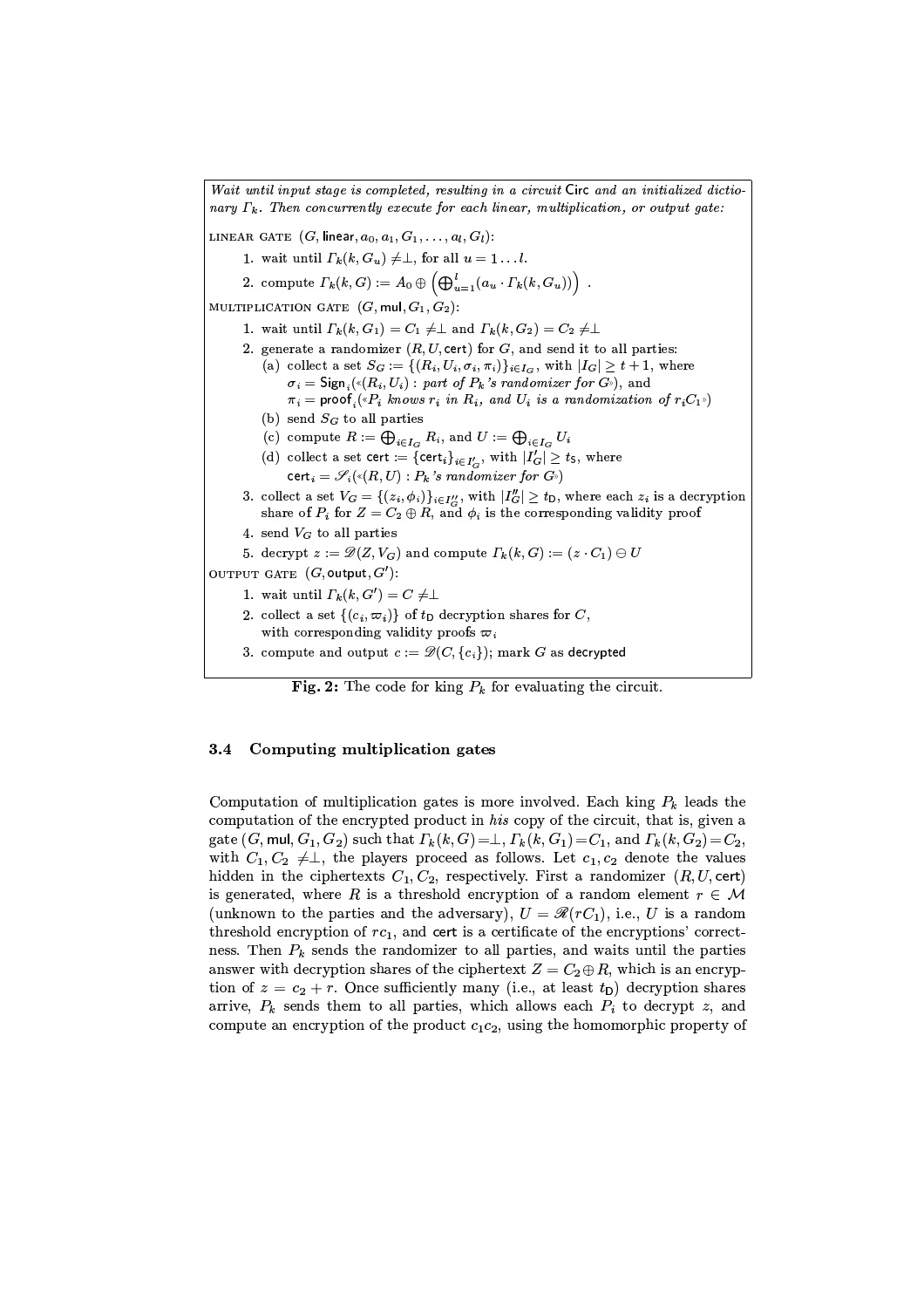Wait until input stage is completed, resulting in a circuit Circ and an initialized dictionary  $\Gamma_i$ . Then concurrently execute the following for each linear, multiplication, or output gate: LINEAR GATE  $(G, \text{linear}, a_0, a_1, G_1, \ldots, a_l, G_l)$  (only for  $i \neq k$ ): 1. wait until  $\Gamma_i(k, G_u) \neq \perp$ , for all  $u = 1 \dots l$ . 2. compute  $\Gamma_i(k, G) := A_0 \oplus \left( \bigoplus_{u=1}^l (a_u \cdot \Gamma_i(k, G_u)) \right)$ . MULTIPLICATION GATE  $(G, \text{mul}, G_1, G_2)$ : 1. wait until  $\Gamma_i(k, G_1) = C_1 \neq \perp$  and  $\Gamma_i(k, G_2) = C_2 \neq \perp$ 2. help to generate a randomizer  $(R, U, \text{cert})$  for  $G$ : (a) compute  $R_i = \mathscr{E}(r_i)$  and  $U_i = \mathscr{R}(r_i C_1)$  for a randomly picked  $r_i \in \mathcal{M}$ compute  $\sigma_i := \text{Sign}_i(\mathcal{A}(R_i, U_i))$ : part of  $P_k$ 's randomizer for  $G$ <sup>n</sup>) construct a proof  $\pi_i := \text{proof}_i({}^{\alpha}P_i \text{ knows } r_i \text{ in } R_i, \text{ and } U_i \text{ is a randomization of } r_iC_1)$ (b) send  $(R_i, U_i, \sigma_i, \pi_i)$  to king  $P_k$ (c) wait until received from  $P_k$  set  $S_G := \{(R_l, U_l, \sigma_l, \pi_l)\}_{l \in I_G}$ , with  $|I_G| \geq t + 1$  $\begin{array}{ll} \mbox{(d)} \ \ \mbox{compute} \ R := \bigoplus_{i \in I_G} R_i, \, \mbox{and} \ U := \bigoplus_{i \in I_G} U_i \\ \mbox{compute cert}_i = \mathscr{S}_i(\mathbf{R},U): P_k \text{ 's randomizer for $G^{\scriptscriptstyle{\wedge}}$}) \end{array}$ (e) send cert<sub>i</sub> to king  $P_k$ 3. wait until received  $(R, U,$  cert) from  $P_k$ , with  $\mathscr{V}(\mathscr{C}(R,U): P_k$ 's randomizer for  $G^*$ , cert) = 1 4. compute  $z_i$ ,  $P_i$ 's decryption share for  $Z = C_2 \oplus R$ , and  $\phi_i = \text{proof}(\ll z_i \text{ is valid})$ ; send  $(z_i, \phi_i)$  to  $P_k$ 5. wait until received  $V_G$  from  $P_k$ , with  $|V_G| \geq t+1$ 6. decrypt  $z := \mathcal{D}(Z, V_G)$  and compute  $\Gamma_i(k, G) := (z \cdot C_1) \ominus U$ OUTPUT GATE  $(G,$  output,  $G'$ : 1. wait until  $\Gamma_i(k, G') = C \neq \perp$ 2. compute a decryption share  $c_i := \mathscr{D}_i(C)$  and a proof  $\varpi_i = \mathsf{proof}(\ll_i is valid)$ ; send  $(c_i, \varpi_i)$  to  $P_k$ 

Fig. 3: The code for slave  $P_i$  helping king  $P_k$  to evaluate the circuit.

the encryption, and the fact that  $c_1c_2 = (c_2 + r)c_1 - rc_1$ . That is,  $P_i$  computes  $\Gamma_i(k,G) := (z \cdot C_1) \ominus U.$ 

#### $3.5$ Output stage

When  $P_i$  notices that the computation of an output gate  $(G,$  output,  $G'$  is completed by some king  $P_k$  (i.e.  $\Gamma_i(k, G) = C \neq \perp$ ), but the gate has not been decrypted so far, then  $P_i$  sends a decryption share  $c_i$  of C to  $P_k$  along with a proof that the decryption share is correct. Then  $P_k$  collects enough decryption shares, and computes the value of the output gate.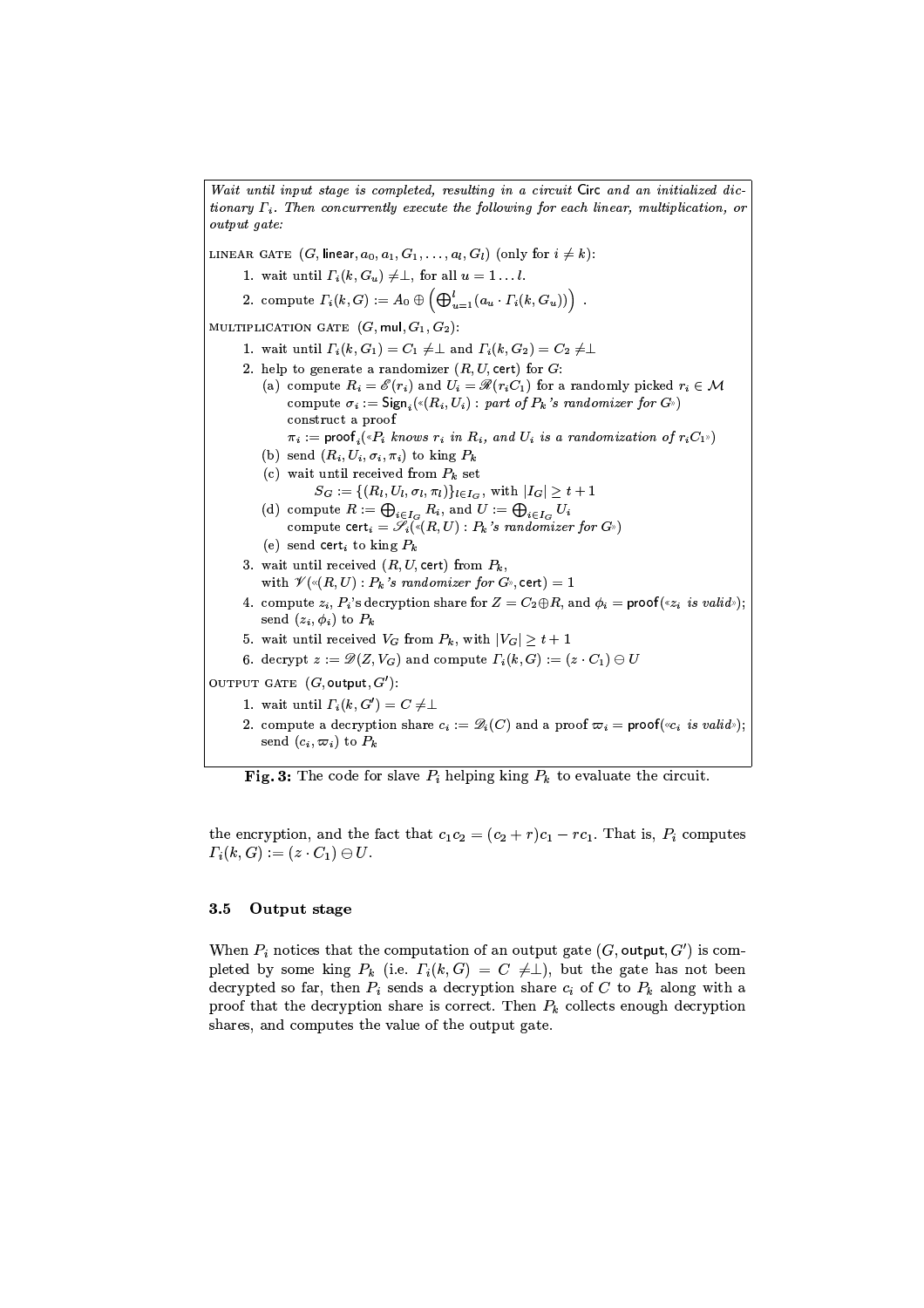During the protocol each party executes concurrently the following rules: RULE 1: 1. wait until the output gate  $G \in G(\mathcal{C})$  is marked decrypted 2. vote by sending the value of the gate to all parties RULE 2: 1. wait until receiving  $t + 1$  identical votes for the value of the output gate 2. adopt the value receiving  $t+1$  votes 3. mark the output gate  $G \in G(\mathcal{C})$  as decrypted RULE 3: 1. wait until receiving  $n - t$  identical votes for the value of the output gate 2. terminate

**Fig. 4:** The code for terminating  $P_i$ .

#### 3.6 Termination

As described above each king  $P_k$  will eventually learn the value of the output gate. This however requires that each slave  $P_i$  keeps running after king  $P_k$  learned the output values. To allow to also terminate the slaves, the parties execute a termination protocol. When king  $P_k$  learns the output of the circuit it outputs it and echos the result to all parties as its vote for the output (and does not yet terminate slave  $P_k$ ). Since all honest parties compute identical outputs and there are at most t corrupted parties, if a party receives  $t + 1$  identical votes for some output value it can safely adopt this value as its own output, terminate its own king, and then echo the adopted output value. When a party receives  $(n - t)$  identical votes for the output value it terminates the protocol. This is essentially a Bracha broadcast of the output value and allows all parties to eventually terminate.

#### $3.7$ Security analysis

Our protocol can be proved secure in the model described in Section 2. A formal proof that the protocol can be simulated can be given along the lines of the proof in [CDN01], using the following helping lemmas.

**Lemma 1 (The correctness invariant).** The Properties 1, 2, 3 and 4 of Definition 1 hold at any point in the protocol if there are at most  $t < n/3$ corrupted parties.

**Lemma 2** (Termination). If all honest parties start running the protocol and there are at most  $t < n/3$  corrupted parties, then all honest parties will eventually terminate the protocol.

The proofs of the lemmas are given in the full version of the paper [HNP04]. Here we discuss how the lemmas allow to give a proof along the lines of [CDN01].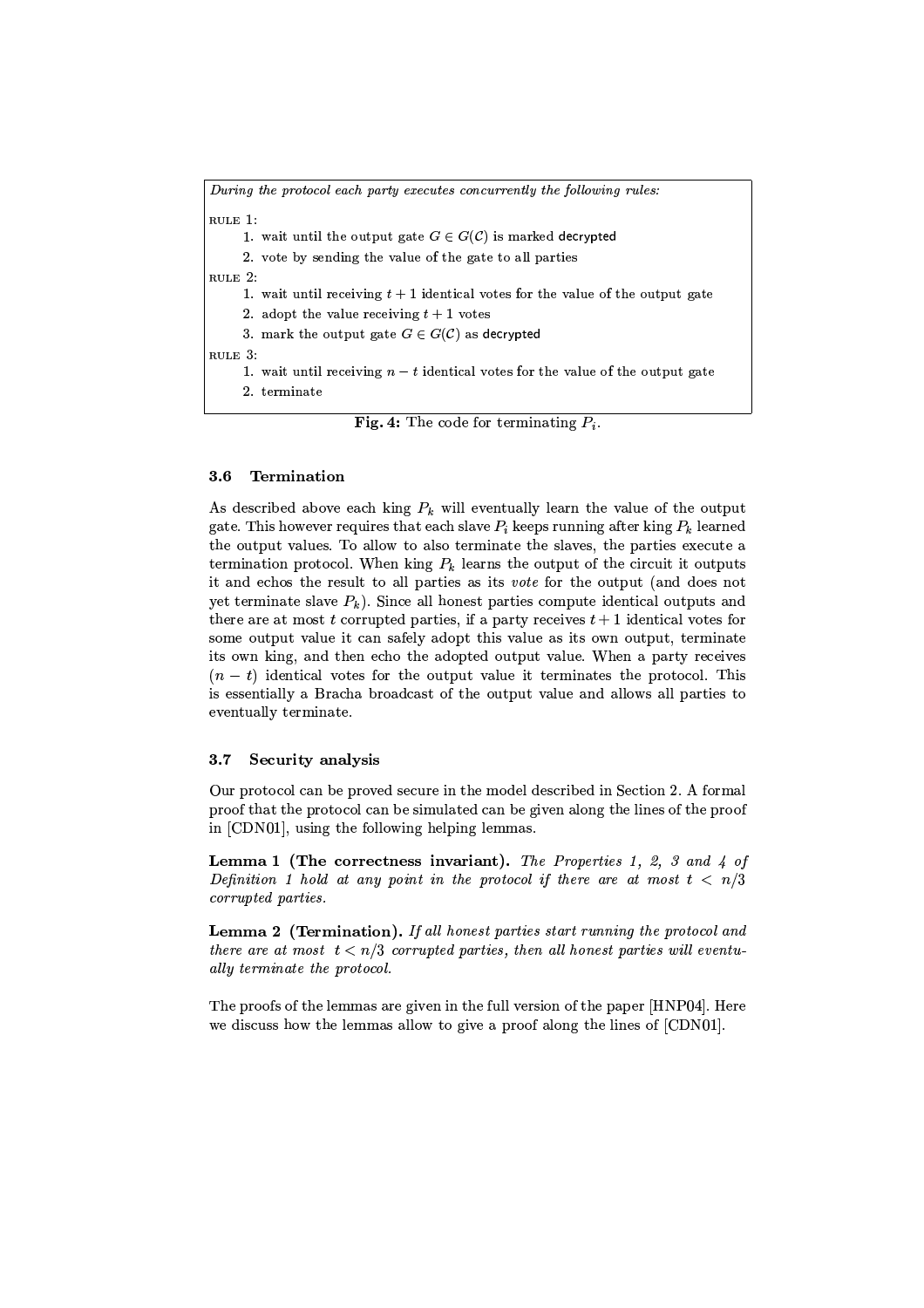By property 1 a set of at least  $n-t$  parties have their inputs considered, as required by the model in Section 2. Furthermore, by Property 3, the output  $v_i$ obtained by  $P_i$  when decrypting the output ciphertext in Step 3 in OUTPUT GATE in Fig. 2 will be correctly defined from the plaintexts of the input ciphertexts held by  $P_i$ . Since by Property 2 the parties agree on the input ciphertexts, all honest parties  $P_i$  will agree on the output  $v_i$  in Step 3 in OUTPUT GATE. This clearly implies that all honest parties terminate the protocol in Fig. 4 with the output being the common value v, as no other value can get  $t + 1$  votes when there are at most t corrupted parties. Since  $v$  is the result of evaluating the circuit on the plaintexts of the input ciphertexts and, by Property 2, the input ciphertext  $X_l$  of honest party  $P_l$  contains the correct input  $x_l$ , the result v can indeed be obtained by restricting the set of input providers to a set of size at least  $n-t$  and then changing only the inputs of the corrupted parties.

The privacy of the protocol (formally defined by the simulator only being given the inputs of the corrupted parties in the simulation) mainly follows from the fact that all inputs are encrypted using a semantic secure encryption scheme and that all proofs are zero-knowledge. So, the only knowledge leaked about the inputs of the honest parties is through decryptions of ciphertexts.

The decryptions take place only in Step 4 in MULTIPLICATION in Fig. 3 and in Step 2 in OUTPUT GATE in Fig. 3. By the correctness of the protocol the knowledge leaked in Step 2 in OUTPUT GATE is the result of the computation, which is allowed to leak by the model. So it remains to argue that no knowledge is leaked in Step 4 in MULTIPLICATION. To see this, observe that the value revealed by the decryption in Step 4 is  $z = c_2 + \sum_{i \in I_G} r_i$ , which holds the potential of leaking knowledge about  $c_2$  (which is potentially to be kept secret). Since each term  $r_i$  from an honest party is chosen uniformly at random and all  $r_i$ are chosen independently (this is the purpose of having all parties, in particular the corrupted parties, prove plaintext knowledge of their  $r_i$  in Step 2(a)), it is sufficient to show that each revealed value  $z = c_2 + \sum_{i \in I_G} r_i$  contains at least one honest value  $r_i$  which did not enter another revealed value.

Observe first of all that since  $|I_G| \geq t+1$ , at least one  $r_i$  came from an honest party. Observe then that each of the randomizers  $r_i$  are associated uniquely to one  $(P_k, G)$  by the signature  $\sigma_i$  (issued in Step 2(a) and checked in Step 2(c)). Therefore  $r_i$  only enters values  $z = c_2 + \sum_{i \in I_G} r_i$  leaked in decryptions in Step 4 in MULTIPLICATION for the specific  $(P_k, \widetilde{G})$  in consideration. It is therefore sufficient to show that for each  $(P_k, G)$  there is only one value  $z = c_2 + \sum_{i \in I_G} r_i$ for which knowledge is leaked. This follows from the uniqueness guaranteed by the threshold  $t_s = n - t$  of the threshold signatures. More precisely, assume that for each king  $P_k$  and each gate G at most one value of the form  $\overline{\mathcal{C}}$ :  $P_k$ 's randomizer for G<sup>\*</sup> is signed. I.e. there exists at most one value  $(R, U)$  for which there exists cert such that  $\mathscr{V}(\mathscr{C}(R,U): P_k$ 's randomizer for  $G$ <sup>\*</sup>, cert) = 1 (this can be seen to be necessary for Property 4 to hold and thus follows from Lemma 1). Since the honest parties agree on the gate encryptions of  $P_k$  (by Property 4), this implies that there is at most one value  $Z = C_2 \oplus R$  for which honest parties issue decryption shares in Step 4 for a given choice of  $(P_k, G)$ .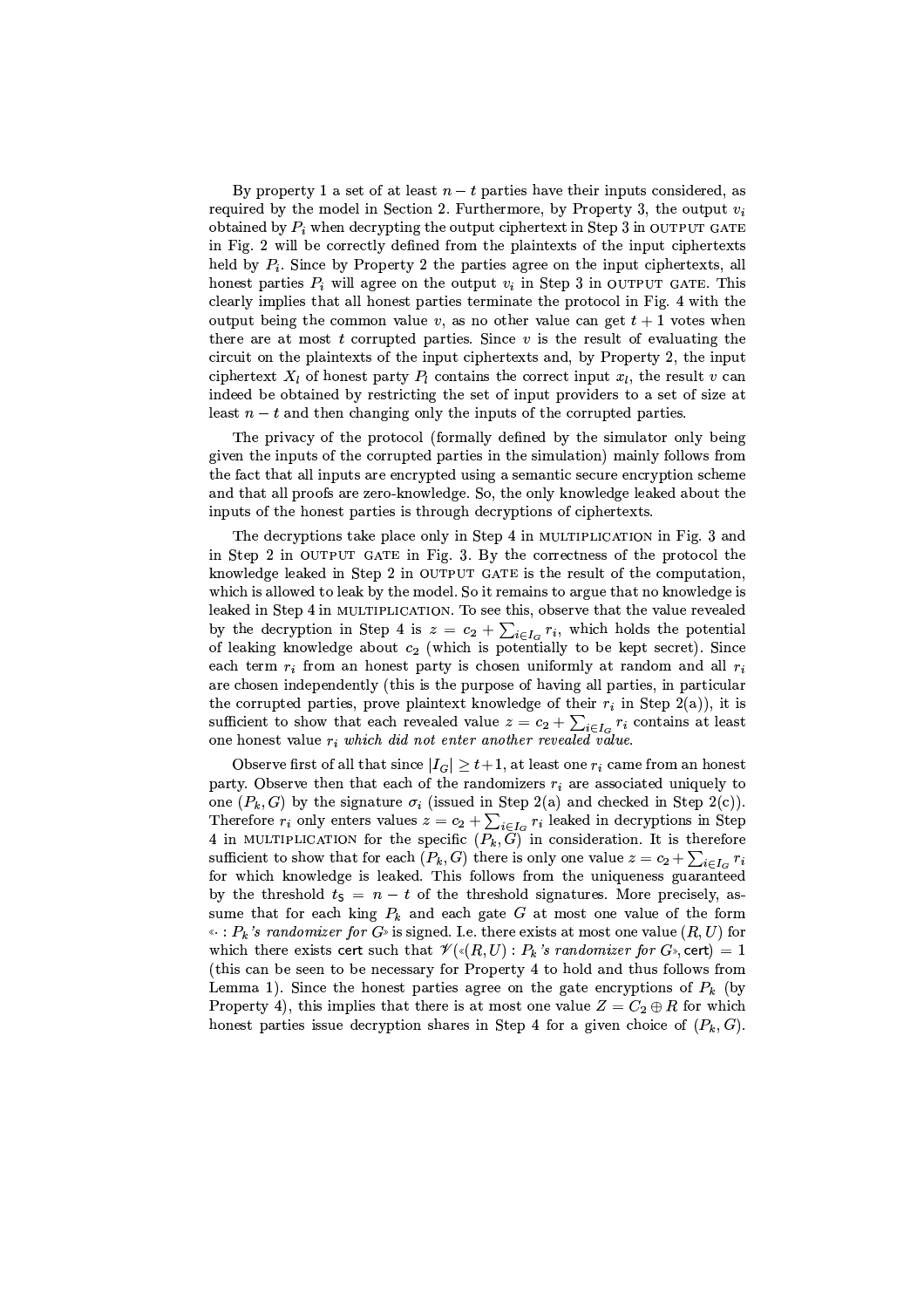Therefore each value  $z = c_2 + \sum_{i \in I_G} r_i$  on which knowledge is leaked through decryption shares from honest parties, at least one  $r_i$  came from an honest party and did not enter another value on which knowledge was leaked, as desired.

#### 3.8 **Efficiency analysis**

In this section we consider the communication complexity of the protocol. We omit computational complexity from the analysis, since it is clearly polynomial, and the bottleneck of distributed computing is in the communication overhead. For completeness, we consider the case where each party can have more than one input, and we denote by  $c<sub>t</sub>$  the total number of input gates. For clarity we use  $K = n$  to denote the number of kings and  $S = n$  to denote the number of slaves.

In the protocol in Fig. 1, when each party has more than one input,  $X_i$  will simply be the vector of input encryptions. Assuming that all encryptions, all signature shares, all signatures and all pairwise proofs use communication  $\mathcal{O}(\kappa)$ and that the communication complexity of a Byzantine agreement is  $\mathcal{O}(n^2\kappa)$ , it can be seen using simple counting that the communication complexity of the protocol in Fig. 1 is  $\mathcal{O}(c_I n^2 \kappa + n^3 \kappa)$ .

In king's protocol (Fig. 2) the only values sent are the sets  $S_G$  and  $V_G$ . These sets have size  $\mathcal{O}(n\kappa)$  and are sent to all S slaves. This gives a communication complexity of  $\mathcal{O}(Sn\kappa)$  each time a set is sent, or a total communication complexity of  $\mathcal{O}((c_M+c_O)Sn\kappa)$  for running the protocol in Fig. 2, where  $c_M$  is the number of multiplication gates and  $c<sub>O</sub>$  is the number of output gates. This is done by all K kings, yielding a total communication complexity of  $\mathcal{O}((c_M + c_O)KSn\kappa)$ .

In slave's protocol (Fig. 3) the sending of the values in Steps  $2(b)$ ,  $2(e)$  and 4 of MULTIPLICATION GATE, and Step 2 of OUTPUT GATE all use  $\mathcal{O}(\kappa)$  bits of communication. Moreover, the constructions of the proofs in Steps  $2(a)$  and 4 of MULTIPLICATION GATE, and in Step 2 of OUTPUT GATE takes  $\mathcal{O}(n\kappa)$  bits of communication, and thus are the dominating instructions. Each construction of a proof is done at most once for each gate for each king being helped. This yields a total of  $\mathcal{O}((c_M + c_O)Kn\kappa)$  for running the slave's protocol. Since the protocol is run by all  $S$  slaves, this yields a total communication complexity of  $\mathcal{O}((c_M+c_O)KSn\kappa).$ 

It is easy to verify that the total communication complexity of the protocol in Fig. 4 is  $\mathcal{O}(c_O n^2 \kappa)$ .

Summing the above terms we get a communication complexity of  $\mathcal{O}((c_I +$  $(c_0)n^2\kappa + (c_M + c_O)KSn\kappa + n^3\kappa$ . Using  $K = S = n$  and assuming that  $c_O \ge 1$ , this is  $\mathcal{O}(c_I n^2 \kappa + (c_M + c_O)n^3 \kappa)$ , as claimed.

#### **Extensions and applications**  $\overline{\mathbf{4}}$

#### $4.1$ Computing functions with private outputs

The description of the new protocol in Section 3 only considers public outputs, i.e., every party learns the output(s) of the circuit. In the following, we present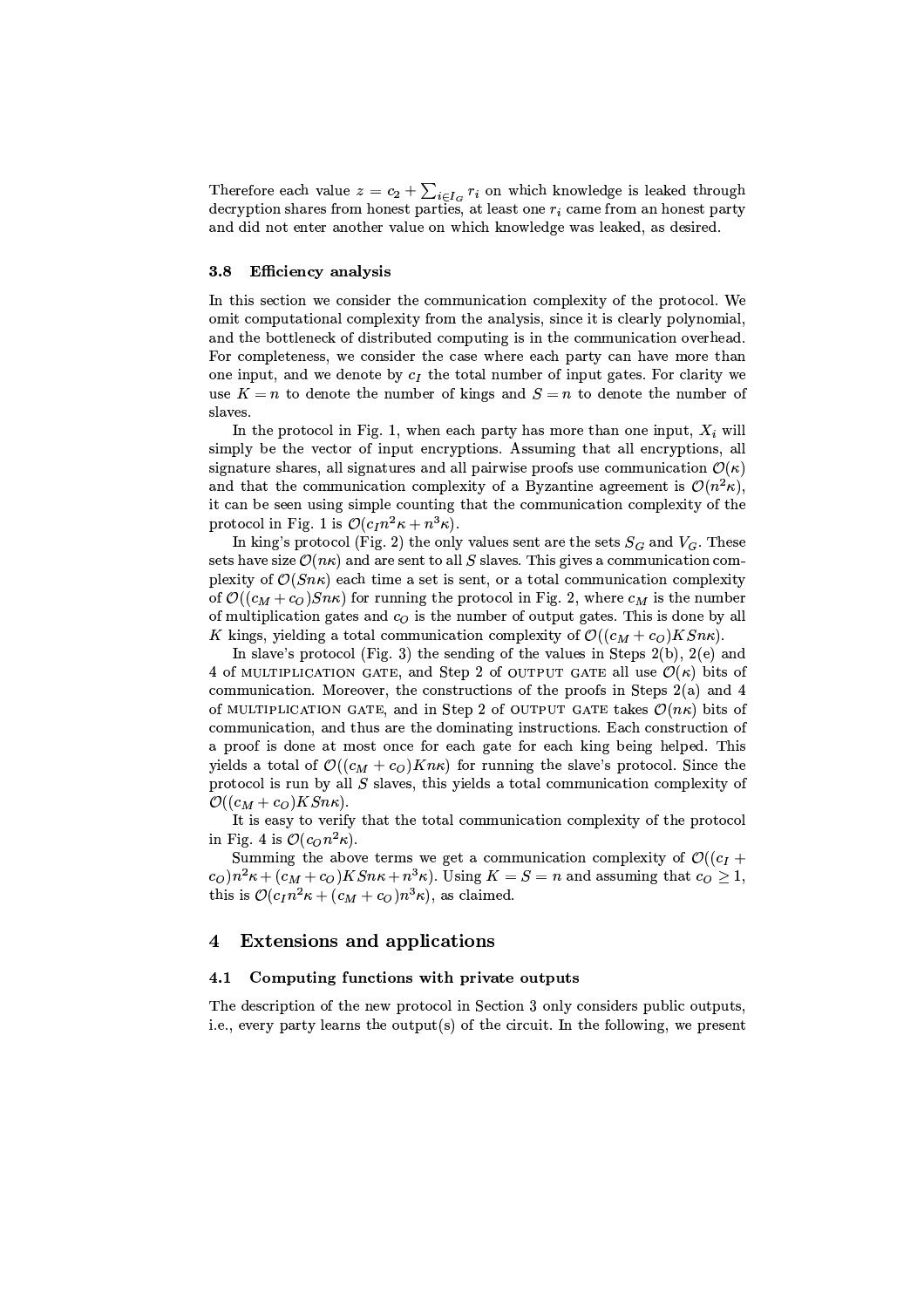an extension that allows for outputs that are delivered only to an authorized party, say  $P_i$ .

The intuition of the protocol is that the decryption shares are not sent to the king, but rather directly to  $P_i$ . Every decryption share must go along with a proof of validity. This proof must not be interactive with  $P_i$  (the parties cannot wait for messages of  $P_i$ ), and the proof must not be given to other parties (this would violate the privacy of the output protocol). Therefore, we have every slave  $P_i$  blind his decryption share  $c_i$  with a random value  $r_i$ , i.e.,  $c'_i = c_i + r_i$ , encrypt  $r_i$  with randomness  $\rho_i$ , i.e.,  $R_i = \mathscr{E}(r_i, \rho_i)$ , and prove interactively towards every auxiliary player  $P_i$  knowledge of  $r_i$  such that  $r_i$  encrypts to  $R_i$  and  $c'_i - r_i$  is a valid decryption share. Upon accepting the proof, every auxiliary player hands a signature share for  $\langle c_i', R_i \rangle$  is a good decryption share for slave  $P_i$  to  $P_i$ , who then sends  $c'_i$ ,  $r_i$ ,  $\rho_i$  to  $P_i$ . Given this information from at least  $n-t$  players,  $P_i$ picks the valid decryption shares and decrypts his private output.

We note that a similar technique has been recently used by Schoenmakers and Tuyls [ST04].

### A hybrid model: asynchronous network with few 4.2 synchronization rounds

A fully asynchronous MPC protocol inherently cannot consider the input of every honest party; once  $n-t$  inputs are ready, the protocol must start. This is a serious drawback which makes the fully asynchronous model unusable for many real-world applications. We show that with a single round of synchronization, we can consider the input of *every* honest party. This model seems very reasonable in real-world; the parties would wait for other parties to have their input ready, and if not, use other means of communication (email, phone, fax, etc) to synchronize. However, the MPC protocol itself should run asynchronously to comply with the properties of existing networks, namely that the delay of messages is hard to predict. Note that asynchronous protocols can be looked as "best effort" protocols where the progress in the protocol is as fast as possible with the available network, in contrast to synchronous protocols whose progress is limited by the assumed worst-case delay of the network.

The necessary changes in the input protocol (cf. Fig. 1) are minimal: Every player  $P_i$  moves to the last stage (SELECT INPUT PROVIDERS) only when either  $|C_i| = n$ , or the synchronization round elapsed.

#### Non-robust computations  $4.3$

In the proposed protocol, robustness is guaranteed by having each party act as king, who evaluates the whole circuit on his own (with help of his slaves). This means that the computation and communication overhead for achieving robustness is a factor of  $n$ .

Goldwasser and Lindell have proposed a model for secure MPC in which output delivery is not guaranteed [GL02], unless some a priori specified party is honest. In this model, we can improve the communication complexity of our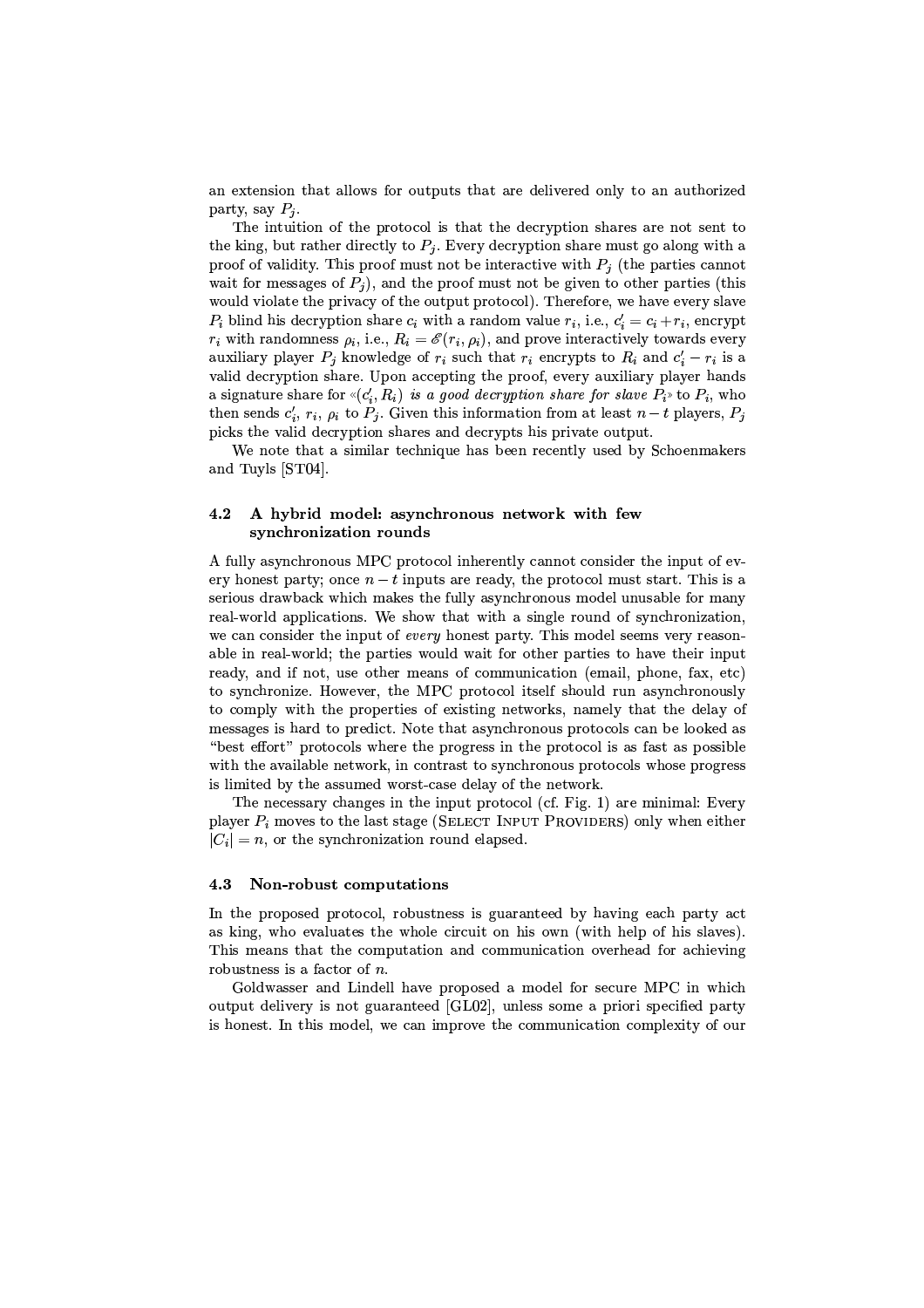protocol by a factor of  $n$ , simply be letting this designated party act as king, and all other parties act as his slaves. We stress that the protocol still guarantees privacy and correctness of the computation, but termination (with output delivery) can only be guaranteed when the king is honest. This simplified protocol achieves an overall communication complexity of  $\mathcal{O}(cn^2\kappa)$  for a circuit of size c and a security parameter  $\kappa$ .

#### $\overline{5}$ Conclusions

We have proposed a secure multi-party computation protocol which substantially puts forward both theory and practice in this field. From a theoretical point of view, the protocol is optimally resilient, fully asynchronous, and has an asymptotically lower communication complexity than any previous asynchronous MPC protocol. Indeed, the protocol is as efficient as the most efficient known protocol for synchronous communication. Furthermore, the protocol requires very few invocations of the broadcast primitive (independent of the size of the computed circuit).

From a practical point of view, the new protocol is designed for real-world networks with unknown message delay, allows every party to provide his input under a very reasonable assumption (one round of synchronization), and achieves best-possible resilience against cheating (up to a third of the parties may misbehave). Furthermore, the protocol is very efficient, the constant communication overhead is minimal. The effective computation of the circuit takes less than  $10n^3\kappa$  bits of communication per multiplication, which makes the protocol applicable for reasonably sized circuits among small sets of parties. The key set-up (for the threshold decryption and threshold signatures) is more communicationintensive; however, this can be performed long in advance.

### Acknowledgements

We would like to thank anonymous referees for helpful comments.

## References

- [BCG93] Michael Ben-Or, Ran Canetti, and Oded Goldreich. Asynchronous secure computation. In Proc. 25th ACM STOC, pages 52-61, 1993.
- $[Bec54]$ Samuel Beckett. Waiting for Godot. New York: Grove Press, 1954.
- [BGW88] Michael Ben-Or, Shafi Goldwasser, and Avi Wigderson. Completeness theorems for non-cryptographic fault-tolerant distributed computation. In *Proc. 20th ACM STOC*, pages  $1-10$ , 1988.
- [BKR94] Michael Ben-Or, Boaz Kelmer, and Tal Rabin. Asynchronous secure computations with optimal resilience. In Proc. 13th ACM PODC, pages 183-192, 1994
- Ran Canetti. Studies in Secure Multiparty Computation and Applications.  $[Can95]$ PhD thesis, Weizmann Institute of Science, Rehovot 76100, Israel, June 1995.